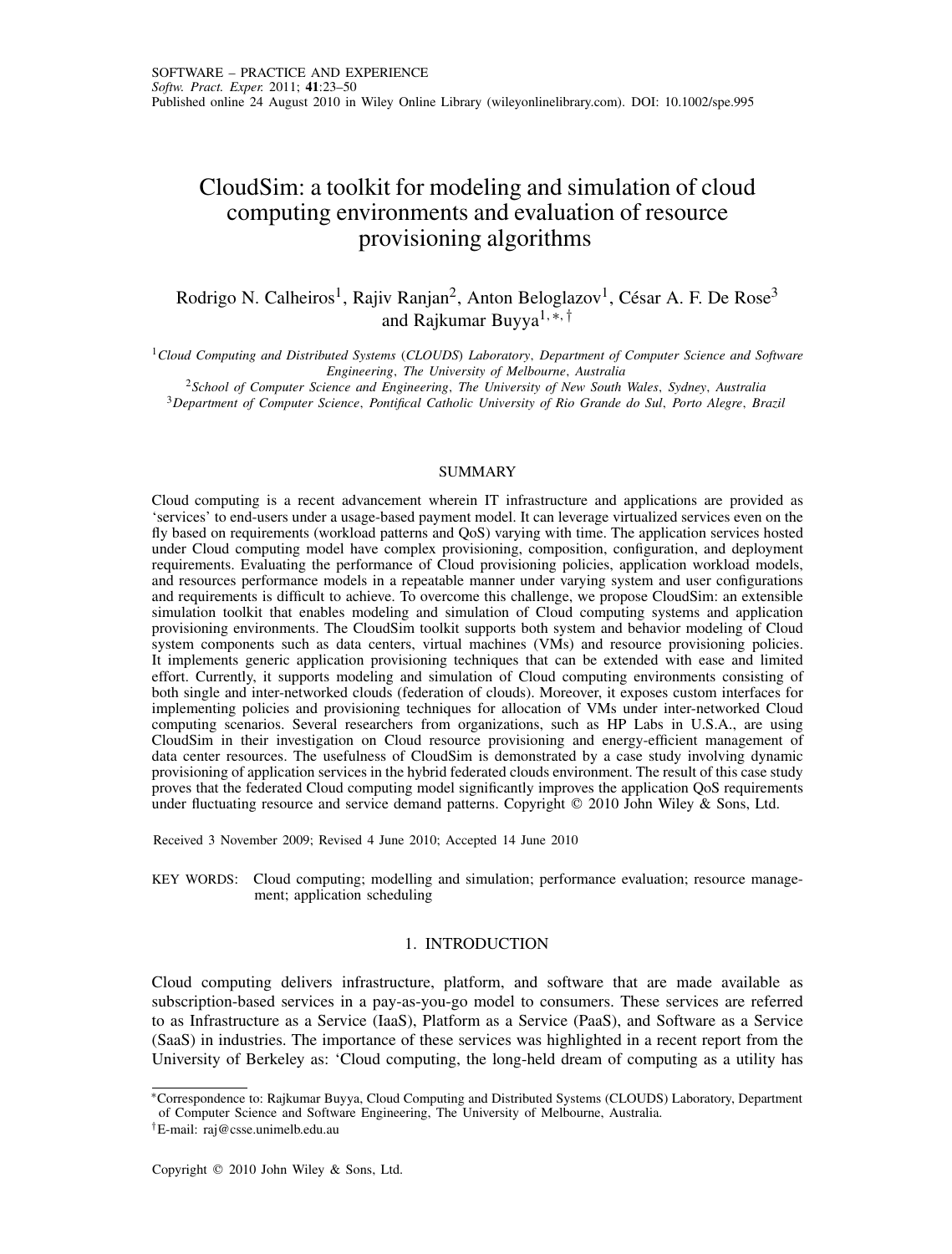the potential to transform a large part of the IT industry, making software even more attractive as a service' [1].

Clouds [2] aim to power the next-generation data centers as the enabling platform for dynamic and flexible application provisioning. This is facilitated by exposing data center's capabilities as a network of virtual services (e.g. hardware, database, user-interface, and application logic) so that users are able to access and deploy applications from anywhere in the Internet driven by the demand and Quality of Service (QoS) requirements [3]. Similarly, IT companies with innovative ideas for new application services are no longer required to make large capital outlays in the hardware and software infrastructures. By using clouds as the application hosting platform, IT companies are freed from the trivial task of setting up basic hardware and software infrastructures. Thus, they can focus more on innovation and creation of business values for their application services [1].

Some of the traditional and emerging Cloud-based application services include social networking, web hosting, content delivery, and real-time instrumented data processing. Each of these application types has different composition, configuration, and deployment requirements. Quantifying the performance of provisioning (scheduling and allocation) policies in a real Cloud computing environment (Amazon EC2 [4], Microsoft Azure [5], Google App Engine [6]) for different application models under transient conditions is extremely challenging because: (i) Clouds exhibit varying demands, supply patterns, system sizes, and resources (hardware, software, network); (ii) users have heterogeneous, dynamic, and competing QoS requirements; and (iii) applications have varying performance, workload, and dynamic application scaling requirements. The use of real infrastructures, such as Amazon EC2 and Microsoft Azure, for benchmarking the application performance (throughput, cost benefits) under variable conditions (availability, workload patterns) is often constrained by the rigidity of the infrastructure. Hence, this makes the reproduction of results that can be relied upon, an extremely difficult undertaking. Further, it is tedious and timeconsuming to re-configure benchmarking parameters across a massive-scale Cloud computing infrastructure over multiple test runs. Such limitations are caused by the conditions prevailing in the Cloud-based environments that are not in the control of developers of application services. Thus, it is not possible to perform benchmarking experiments in repeatable, dependable, and scalable environments using real-world Cloud environments.

A more viable alternative is the use of simulation tools. These tools open up the possibility of evaluating the hypothesis (application benchmarking study) in a controlled environment where one can easily reproduce results. Simulation-based approaches offer significant benefits to IT companies (or anyone who wants to offer his application services through clouds) by allowing them to: (i) test their services in repeatable and controllable environment; (ii) tune the system bottlenecks before deploying on real clouds; and (iii) experiment with different workload mix and resource performance scenarios on simulated infrastructures for developing and testing adaptive application provisioning techniques [7].

Considering that none of the current distributed (including Grid and Network) system simulators [8–10] offer the environment that can be directly used for modeling Cloud computing environments, we present CloudSim: a new, generalized, and extensible simulation framework that allows seamless modeling, simulation, and experimentation of emerging Cloud computing infrastructures and application services. By using CloudSim, researchers and industry-based developers can test the performance of a newly developed application service in a controlled and easy to set-up environment. Based on the evaluation results reported by CloudSim, they can further finetune the service performance. The main advantages of using CloudSim for initial performance testing include: (i) *time effectiveness*: it requires very less effort and time to implement Cloud-based application provisioning test environment and (ii) *flexibility and applicability*: developers can model and test the performance of their application services in heterogeneous Cloud environments (Amazon EC2, Microsoft Azure) with little programming and deployment effort.

CloudSim offers the following novel features: (i) support for modeling and simulation of largescale Cloud computing environments, including data centers, on a single physical computing node; (ii) a self-contained platform for modeling Clouds, service brokers, provisioning, and allocation policies; (iii) support for simulation of network connections among the simulated system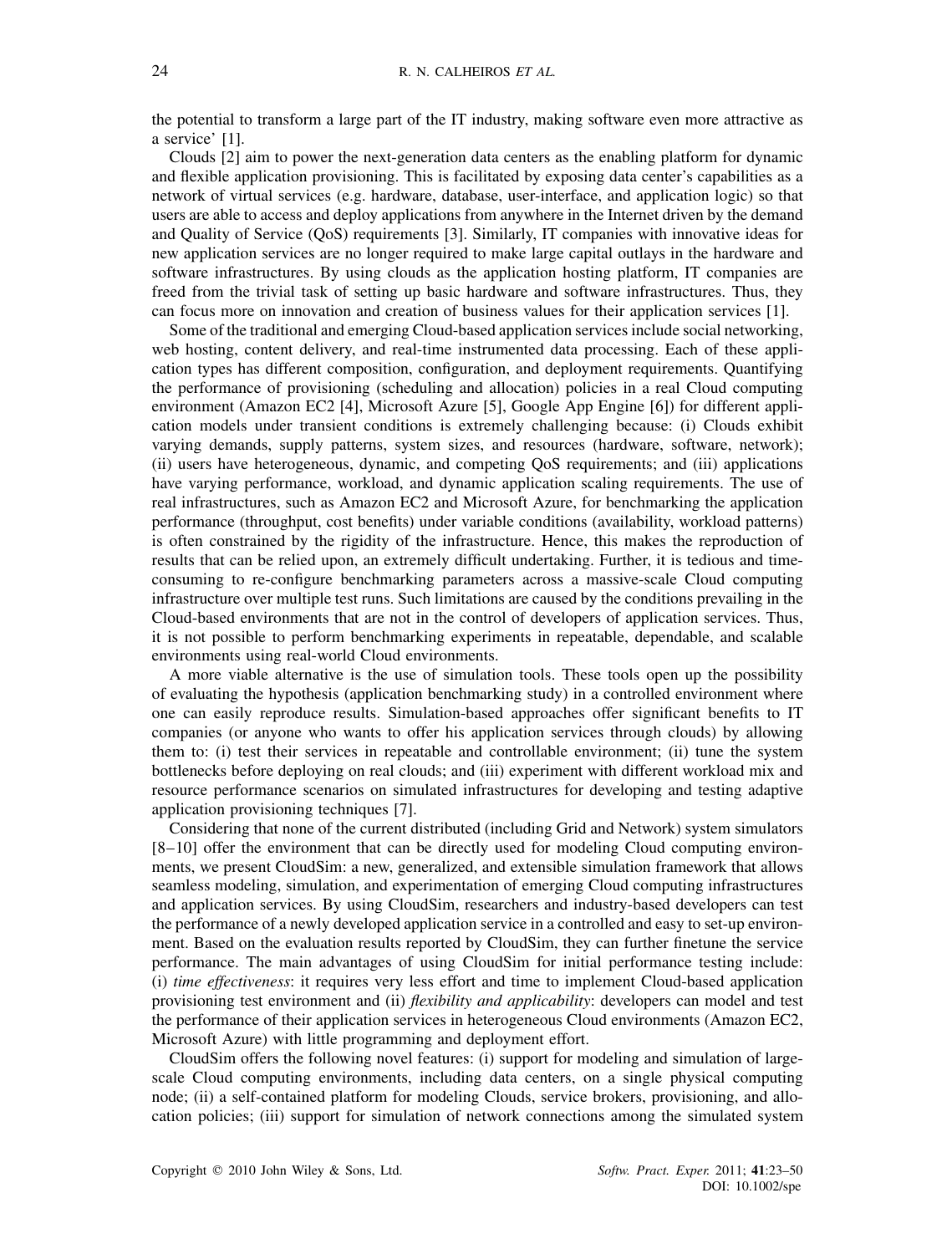elements; and (iv) facility for simulation of federated Cloud environment that inter-networks resources from both private and public domains, a feature critical for research studies related to Cloud-Bursts and automatic application scaling. Some of the unique features of CloudSim are: (i) availability of a virtualization engine that aids in the creation and management of multiple, independent, and co-hosted virtualized services on a data center node and (ii) flexibility to switch between space-shared and time-shared allocation of processing cores to virtualized services. These compelling features of CloudSim would speed up the development of new application provisioning algorithms for Cloud computing.

The main contributions of this paper are: (i) a holistic software framework for modeling Cloud computing environments and performance testing application services and (ii) an end-to-end Cloud network architecture that utilizes BRITE topology for modeling link bandwidth and associated latencies. Some of our findings related to the CloudSim framework are: (i) it is capable of supporting a large-scale simulation environment with little or no overhead with respect to initialization overhead and memory consumption; (ii) it exposes powerful features that could easily be extended for modeling custom Cloud computing environments (federated*/*non-federated) and application provisioning techniques (Cloud-Bursts, energy conscious*/*non-energy conscious).

The remainder of this paper is organized as follows: first, a general description about Cloud computing, existing models, and their layered design is presented. This section ends with a brief overview of existing state-of-the-art in distributed (grids, clouds) system simulation and modeling. Following that, comprehensive details related to the architecture of the CloudSim framework are presented. Section 4 presents the overall design of the CloudSim components. Section 5 presents a set of experiments that were conducted for quantifying the performance of CloudSim in successfully simulating Cloud computing environments. Section 6 gives a brief overview of the projects that are using or have used CloudSim for research and development. Finally, the paper ends with brief conclusive remarks and a discussion on future research directions.

# 2. BACKGROUND

This section presents the background information on various elements that form the basis for architecting Cloud computing systems. It also presents the requirements of elastic or malleable applications that need to scale across multiple, geographically distributed data centers that are owned by one or more Cloud service providers. The CloudSim framework aims to ease-up and speed the process of conducting experimental studies that use Cloud computing as the application provisioning environments. Note that, conducting such experimental studies using real Cloud infrastructures can be extremely time-consuming due to their sheer scale and complexity.

## *2.1. Cloud computing*

Cloud computing can be defined as 'a type of parallel and distributed system consisting of a collection of inter-connected and virtualized computers that are dynamically provisioned, and presented as one or more unified computing resources based on service-level agreements established through negotiation between the service provider and consumers' [3]. Some of the examples for emerging Cloud computing infrastructures*/*platforms are Microsoft Azure [5], Amazon EC2, Google App Engine, and Aneka [11].

One implication of Cloud platforms is the ability to dynamically adapt (scale-up or scale-down) the amount of resources provisioned to an application in order to attend the variations in demand that are either predictable, and occur due to access patterns observed during the day and during the night; or unexpected, and occurring due to a subtle increase in the popularity of the application service. This capability of clouds is especially useful for elastic (automatically scaling of) applications, such as web hosting, content delivery, and social networks that are susceptible to such behavior.

These applications often exhibit transient behavior (usage pattern) and have different QoS requirements depending on time criticality and users' interaction patterns (online*/*offline). Hence,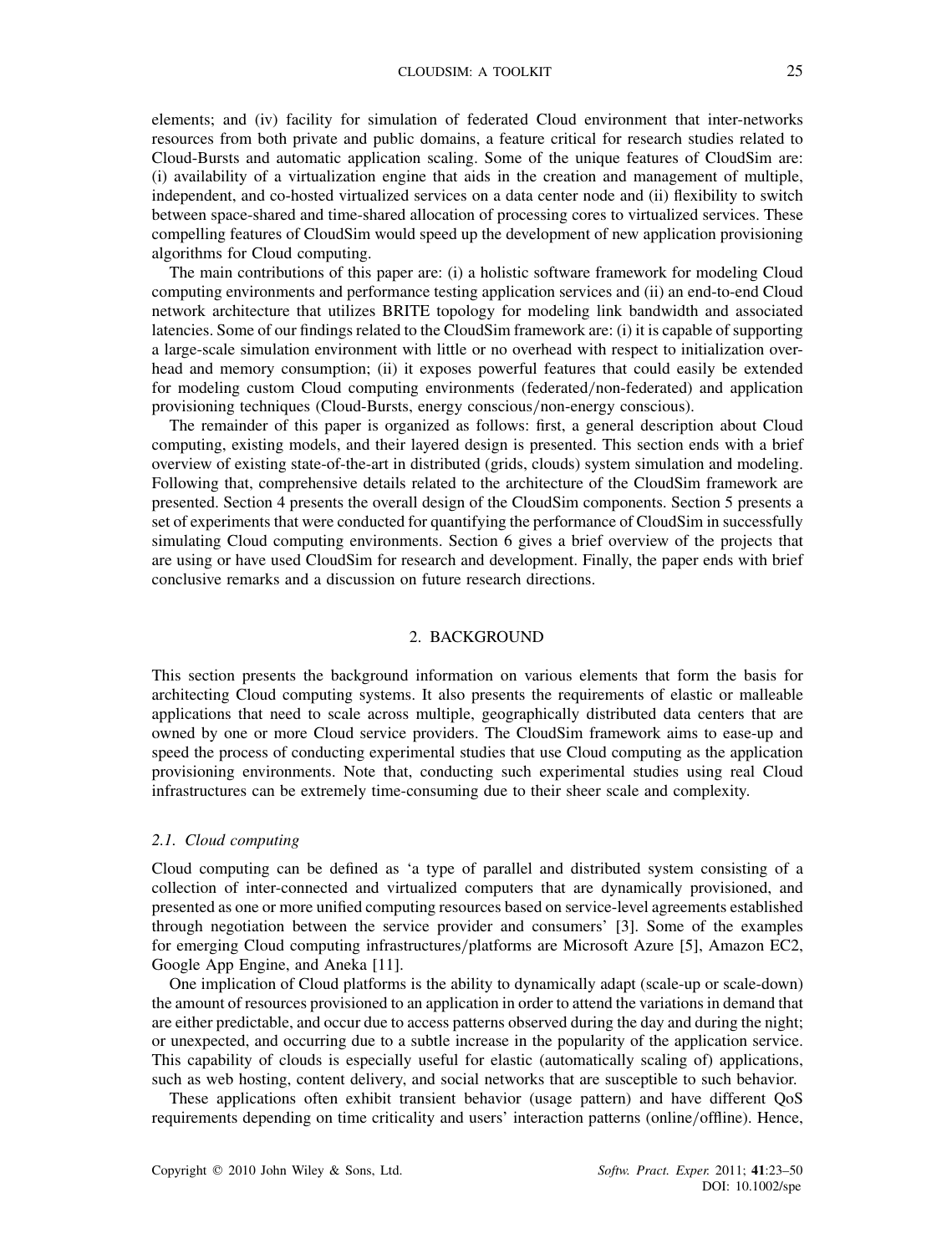the development of dynamic provisioning techniques to ensure that these applications achieve QoS under transient conditions is required.

Although Cloud has been increasingly seen as the platform that can support elastic applications, it faces certain limitations pertaining to core issues such as ownership, scale, and locality. For instance, a cloud can only offer a limited number of hosting capability (virtual machines (VMs) and computing servers) to application services at a given instance of time; hence, scaling the application's capacity beyond a certain extent becomes complicated. Therefore, in those cases where the number of requests overshoots the cloud's capacity, application hosted in a cloud can compromise on the overall QoS delivered to its users. One solution to this problem is to inter-network multiple clouds as part of a federation and develop next-generation dynamic provisioning techniques that can derive benefits from the architecture. Such federation of geographically distributed clouds can be formed based on previous agreements among them, to efficiently cope with variations in service demands. This approach allows provisioning of applications across multiple clouds that are members of a*/*the federation. This further aids in efficiently fulfilling user SLAs through transparent migration of application service instance to the cloud in the federation, which is closer to the origins of requests.

A hybrid cloud model is a combination of private clouds with public clouds. Private and public clouds mainly differ on the type of ownership and access rights that they support. Access to private cloud resources is restricted to the users belonging to the organization that owns the cloud. On the other hand, public cloud resources are available on the Internet to any interested user under pay-as-you-go model. Hence, small and medium enterprises (SMEs) and governments have started exploring demand-driven provisioning of public clouds along with their existing computing infrastructures (private clouds) for handling the temporal variation in their service demands. This model is particularly beneficial for SMEs and banks that need massive computing power only at a particular time of the day (such as back-office processing, transaction analysis). However, writing the software and developing application provisioning techniques for any of the Cloud models—public, private, hybrid, or federated—is a complex undertaking. There are several key challenges associated with provisioning of applications on clouds: service discovery, monitoring, deployment of VMs and applications, and load-balancing among others. The effect of each element in the overall Cloud operation may not be trivial enough to allow isolation, evaluation, and reproduction. CloudSim eases these challenges by supplying a platform in which strategies for each element can be tested in a controlled and reproducible manner. Therefore, simulation frameworks such as CloudSim are important, as they allow the evaluation of the performance of resource provisioning and application scheduling techniques under different usage and infrastructure availability scenarios.

## *2.2. Layered design*

Figure 1 shows the layered design of Cloud computing architecture. Physical Cloud resources along with core middleware capabilities form the basis for delivering IaaS and PaaS. The user-level middleware aims at providing SaaS capabilities. The top layer focuses on application services (SaaS) by making use of services provided by the lower-layer services. PaaS*/*SaaS services are often developed and provided by third-party service providers, who are different from the IaaS providers [3].

*Cloud applications*: This layer includes applications that are directly available to end-users. We define end-users as the active entity that utilizes the SaaS applications over the Internet. These applications may be supplied by the Cloud provider (SaaS providers) and accessed by end-users either via a subscription model or on a pay-per-use basis. Alternatively, in this layer, users deploy their own applications. In the former case, there are applications such as Salesforce.com that supply business process models on clouds (namely, customer relationship management software) and social networks. In the latter, there are e-Science and e-Research applications, and Content-Delivery Networks.

*User-Level middleware*: This layer includes the software frameworks, such as Web 2.0 Interfaces (Ajax, IBM Workplace), that help developers in creating rich, cost-effective user-interfaces for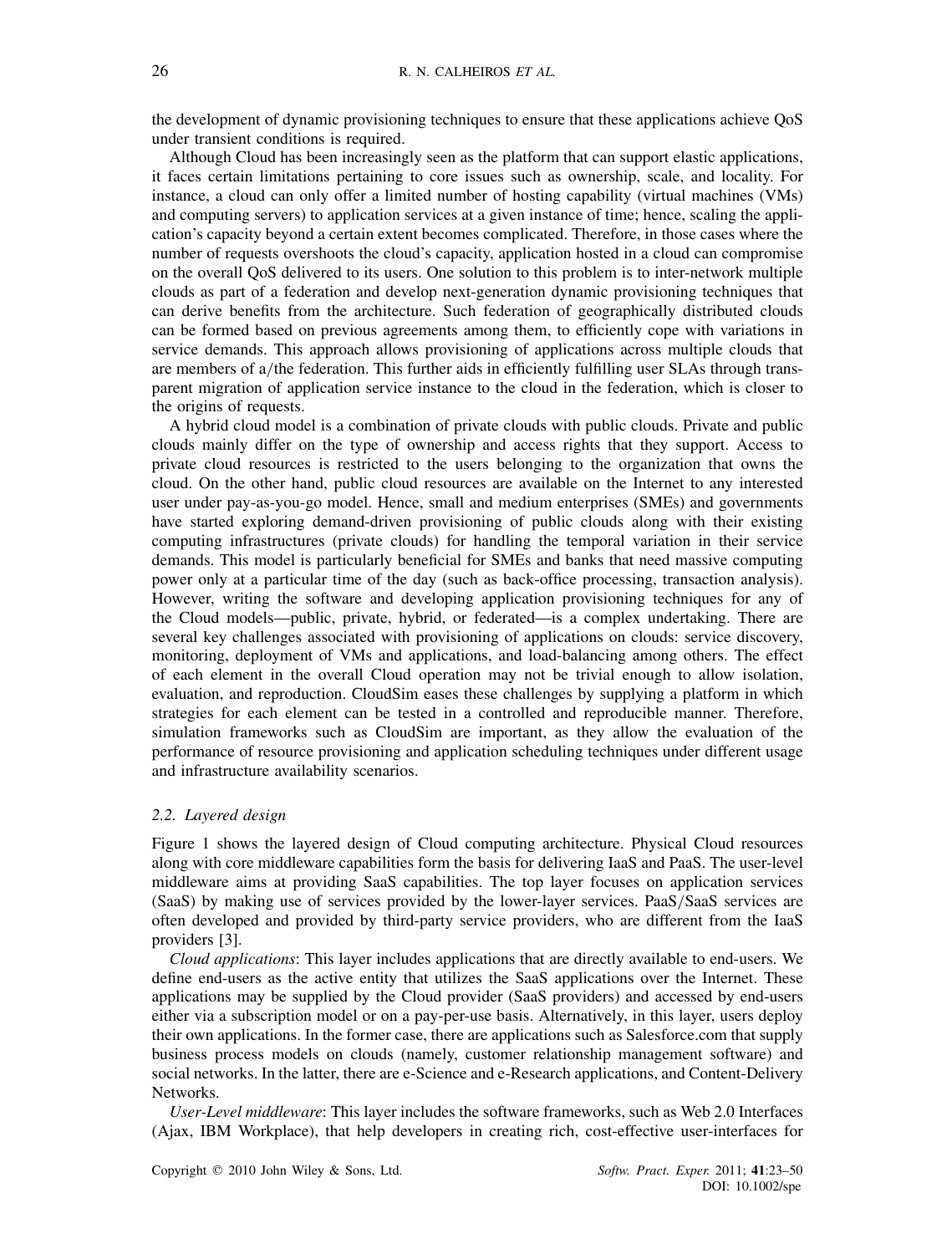

Figure 1. Layered cloud computing architecture.

browser-based applications. The layer also provides those programming environments and composition tools that ease the creation, deployment, and execution of applications in clouds. Finally, in this layer several frameworks that support multi-layer applications development, such as Spring and Hibernate, can be deployed to support applications running in the upper level.

*Core middleware*: This layer implements the platform-level services that provide run-time environment for hosting and managing User-Level application services. The core services at this layer include Dynamic SLA Management, Accounting, Billing, Execution monitoring and management, and Pricing (are all the services to be capitalized?). The well-known examples of services operating at this layer are Amazon EC2, Google App Engine, and Aneka. The functionalities exposed by this layer are accessed by both SaaS (the services represented at the top-most layer in Figure 1) and IaaS (services shown at the bottom-most layer in Figure 1) services. Critical functionalities that need to be realized at this layer include messaging, service discovery, and load-balancing. These functionalities are usually implemented by Cloud providers and offered to application developers at an additional premium. For instance, Amazon offers a load-balancer and a monitoring service (Cloudwatch) for the Amazon EC2 developers*/*consumers. Similarly, developers building applications on Microsoft Azure clouds can use the .NET Service Bus for implementing message passing mechanism.

*System Level*: The computing power in Cloud environments is supplied by a collection of data centers that are typically installed with hundreds to thousands of hosts [2]. At the System-Level layer, there exist massive physical resources (storage servers and application servers) that power the data centers. These servers are transparently managed by the higher-level virtualization [12] services and toolkits that allow sharing of their capacity among virtual instances of servers. These VMs are isolated from each other, thereby making fault tolerant behavior and isolated security context possible.

## *2.3. Federation (inter-networking) of clouds*

Current Cloud computing providers have several data centers at different geographical locations over the Internet in order to optimally serve customer needs around the world. However, the existing systems do not support mechanisms and policies for dynamically coordinating loadshredding among different data centers in order to determine the optimal location for hosting application services to achieve reasonable QoS levels. Further, the Cloud service providers are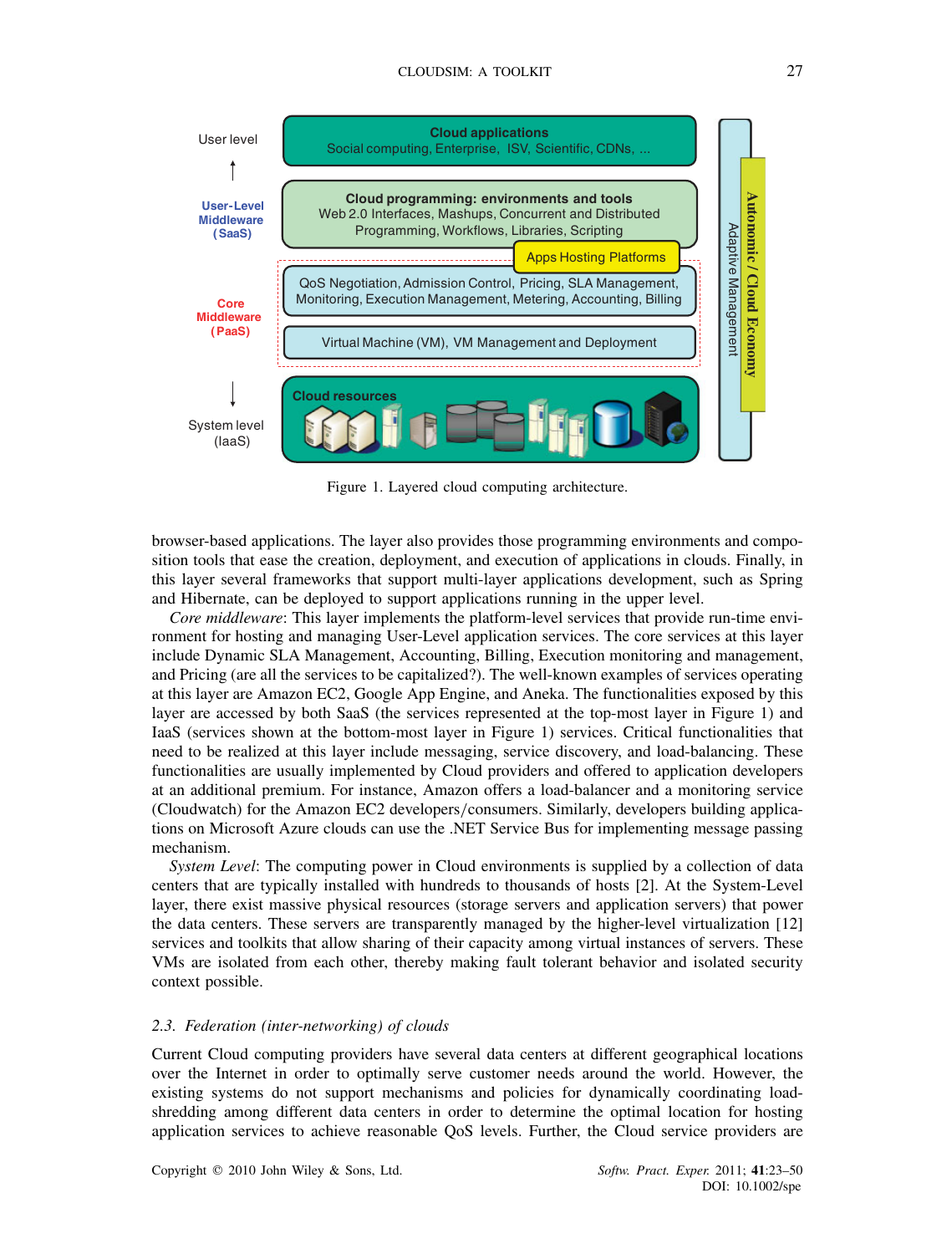

Figure 2. Clouds and their federated network.

unable to predict the geographic distribution of end-users consuming their services; hence, the load coordination must happen automatically, and distribution of services must change in response to changes in the load behavior. Figure 2 depicts such a Cloud computing architecture that consists of service consumers' (SaaS providers') brokering and providers' coordinator services that support utility-driven internetworking of clouds [13]: application provisioning and workload migration.

Federated inter-networking of administratively distributed clouds offers significant performance and financial benefits such as: (i) improving the ability of SaaS providers in meeting QoS levels for clients and offer improved service by optimizing the service placement and scale; (ii) enhancing the peak-load handling and dynamic system expansion capacity of every member cloud by allowing them to dynamically acquire additional resources from federation. This frees the Cloud providers from the need of setting up a new data center in every location; and (iii) adapting to failures, such as natural disasters and regular system maintenance, is more graceful as providers can transparently migrate their services to other domains in the federation, thus avoiding SLA violations and the resulting penalties. Hence, federation of clouds not only ensures business continuity but also augments the reliability of the participating Cloud providers.

One of the key components of the architecture presented in Figure 2 is the Cloud Coordinator. This component is instantiated by each cloud in the system whose responsibility is to undertake the following important activities: (i) exporting Cloud services, both infrastructure and platform-level, to the federation; (ii) keeping track of load on the Cloud resources (VMs, computing services) and undertaking negotiation with other Cloud providers in the federation for handling the sudden peak in resource demand at local cloud; and (iii) monitoring the application execution over its life cycle and overseeing that the agreed SLAs are delivered. The Cloud brokers acting on behalf of SaaS providers identify suitable Cloud service providers through the Cloud Exchange (CEx). Further, Cloud brokers can also negotiate with the respective Cloud Coordinators for allocation of resources that meets the QoS needs of hosted or to be hosted SaaS applications. The CEx acts as a market maker by bringing together Cloud service (IaaS) and SaaS providers. CEx aggregates the infrastructure demands from the Cloud brokers and evaluates them against the available supply currently published by the Cloud Coordinators.

The applications that may benefit from the aforementioned federated Cloud computing infrastructure include social networks such as Facebook and MySpace, and Content-Delivery Networks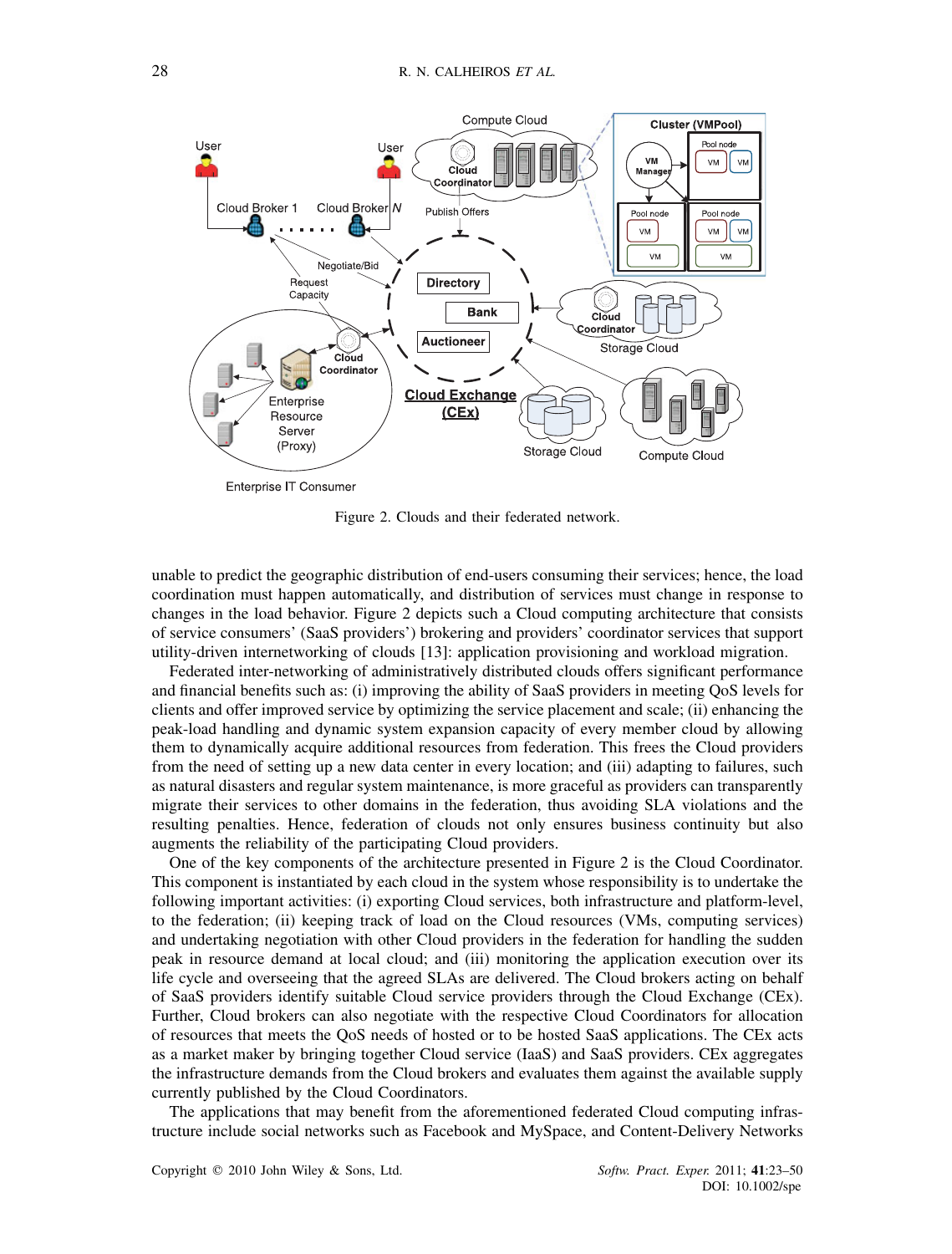(CDNs). Social networking sites serve dynamic contents to millions of users, whose access and interaction patterns are difficult to predict. In general, social networking web sites are built using multi-tiered web applications such as WebSphere and persistency layers like the MySQL relational database. Usually, each component will run on a different VM, which can be hosted in data centers owned by different Cloud computing providers. Additionally, each plug-in developer has the freedom to choose which Cloud computing provider offers the services that are more suitable to run his*/*her plug-in. As a consequence, a typical social networking web application is formed by hundreds of different services, which may be hosted by dozens of Cloud-oriented data centers around the world. Whenever there is a variation in the temporal and spatial locality of workload (usage pattern), each application component must dynamically scale to offer good quality of experience to users.

Domain experts and scientists can also take advantage of such mechanisms by using the cloud to leverage resources for their high-throughput e-Science applications, such as Monte–Carlo simulation and Medical Image Registration. In this scenario, the clouds can be augmented to the existing cluster and grid-based resource pool to meet research deadlines and milestones.

## *2.4. Related work*

In the past decade, Grids [14] have evolved as the infrastructure for delivering high-performance services for compute- and data-intensive scientific applications. To support research, development, and testing of new Grid components, policies, and middleware, several Grid simulators, such as GridSim [10], SimGrid [9], OptorSim [15], and GangSim [8], have been proposed. SimGrid is a generic framework for simulation of distributed applications on Grid platforms. Similarly, GangSim is a Grid simulation toolkit that provides support for modeling of Grid-based virtual organizations and resources. On the other hand, GridSim is an event-driven simulation toolkit for heterogeneous Grid resources. It supports comprehensive modeling of grid entities, users, machines, and network, including network traffic.

Although the aforementioned toolkits are capable of modeling and simulating the Grid application management behaviors (execution, provisioning, discovery, and monitoring), none of them are able to clearly isolate the multi-layer service abstractions (SaaS, PaaS, and IaaS) differentiation required by Cloud computing environments. In particular, there is very little or no support in existing Grid simulation toolkits for modeling of virtualization-enabled resource and application management environment. Clouds promise to deliver services on subscription-basis in a pay-asyou-go model to SaaS providers. Therefore, Cloud environment modeling and simulation toolkits must provide support for economic entities, such as Cloud brokers and CEx, for enabling real-time trading of services between customers and providers. Among the currently available simulators discussed in this paper, only GridSim offers support for economic-driven resource management and application provisioning simulation. Moreover, none of the currently available Grid simulators offer support for simulation of virtualized infrastructures, neither have they provided tools for modeling data-center type of environments that can consist of hundred-of-thousands of computing servers.

Recently, Yahoo and HP have led the establishment of a global Cloud computing testbed, called Open Cirrus, supporting a federation of data centers located in 10 organizations [16]. Building such experimental environments is expensive and hard to conduct repeatable experiments as resource conditions vary from time to time due to its shared nature. Also, their accessibility is limited to members of this collaboration. Hence, simulation environments play an important role.

As Cloud computing R&D is still in the infancy stage [1], a number of important issues need detailed investigation along the layered Cloud computing architecture (see Figure 1). Topics of interest include economic and also energy-efficient strategies for provisioning of virtualized resources to end-user's requests, inter-cloud negotiations, and federation of clouds. To support and accelerate the research related to Cloud computing systems, applications and services, it is important that the necessary software tools are designed and developed to aid researchers and industrial developers.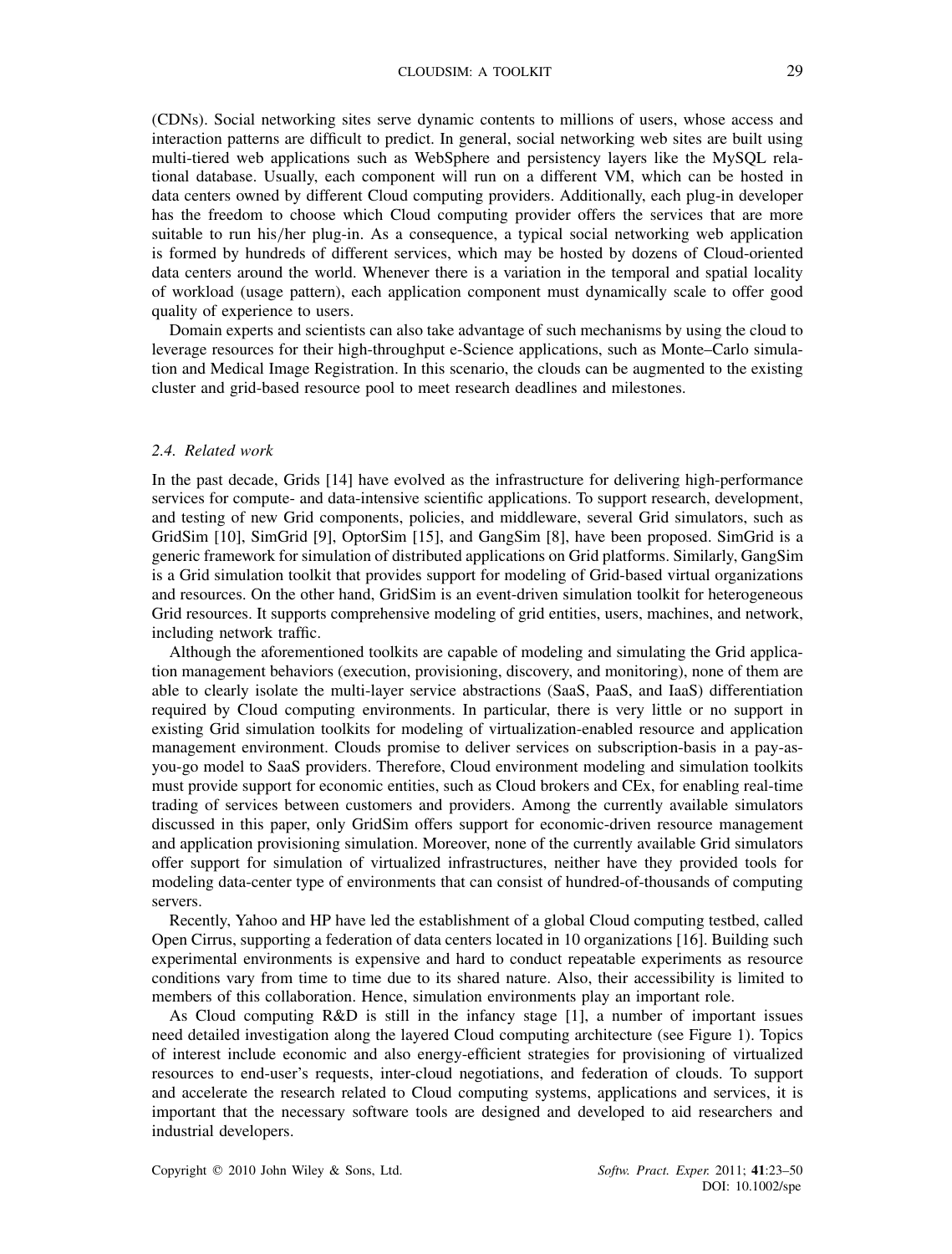# 3. CLOUDSIM ARCHITECTURE

Figure 3 shows the multi-layered design of the CloudSim software framework and its architectural components. Initial releases of CloudSim used SimJava as the discrete event simulation engine [17] that supports several core functionalities, such as queuing and processing of events, creation of Cloud system entities (services, host, data center, broker, VMs), communication between components, and management of the simulation clock. However in the current release, the SimJava layer has been removed in order to allow some advanced operations that are not supported by it. We provide finer discussion on these advanced operations in the next section.

The CloudSim simulation layer provides support for modeling and simulation of virtualized Cloud-based data center environments including dedicated management interfaces for VMs, memory, storage, and bandwidth. The fundamental issues, such as provisioning of hosts to VMs, managing application execution, and monitoring dynamic system state, are handled by this layer. A Cloud provider, who wants to study the efficiency of different policies in allocating its hosts to VMs (VM provisioning), would need to implement his strategies at this layer. Such implementation can be done by programmatically extending the core VM provisioning functionality. There is a clear distinction at this layer related to provisioning of hosts to VMs. A Cloud host can be concurrently allocated to a set of VMs that execute applications based on SaaS provider's defined QoS levels. This layer also exposes the functionalities that a Cloud application developer can extend to perform complex workload profiling and application performance study. The top-most layer in the CloudSim stack is the User Code that exposes basic entities for hosts (number of machines, their specification, and so on), applications (number of tasks and their requirements), VMs, number of users and their application types, and broker scheduling policies. By extending the basic entities given at this layer, a Cloud application developer can perform the following activities: (i) generate a mix of workload request distributions, application configurations; (ii) model Cloud availability scenarios and perform robust tests based on the custom configurations; and (iii) implement custom application provisioning techniques for clouds and their federation.

As Cloud computing is still an emerging paradigm for distributed computing, there is a lack of defined standards, tools, and methods that can efficiently tackle the infrastructure and applicationlevel complexities. Hence, in the near future there will be a number of research efforts both in the academia and industry toward defining core algorithms, policies, and application benchmarking based on execution contexts. By extending the basic functionalities already exposed to



Figure 3. Layered CloudSim architecture.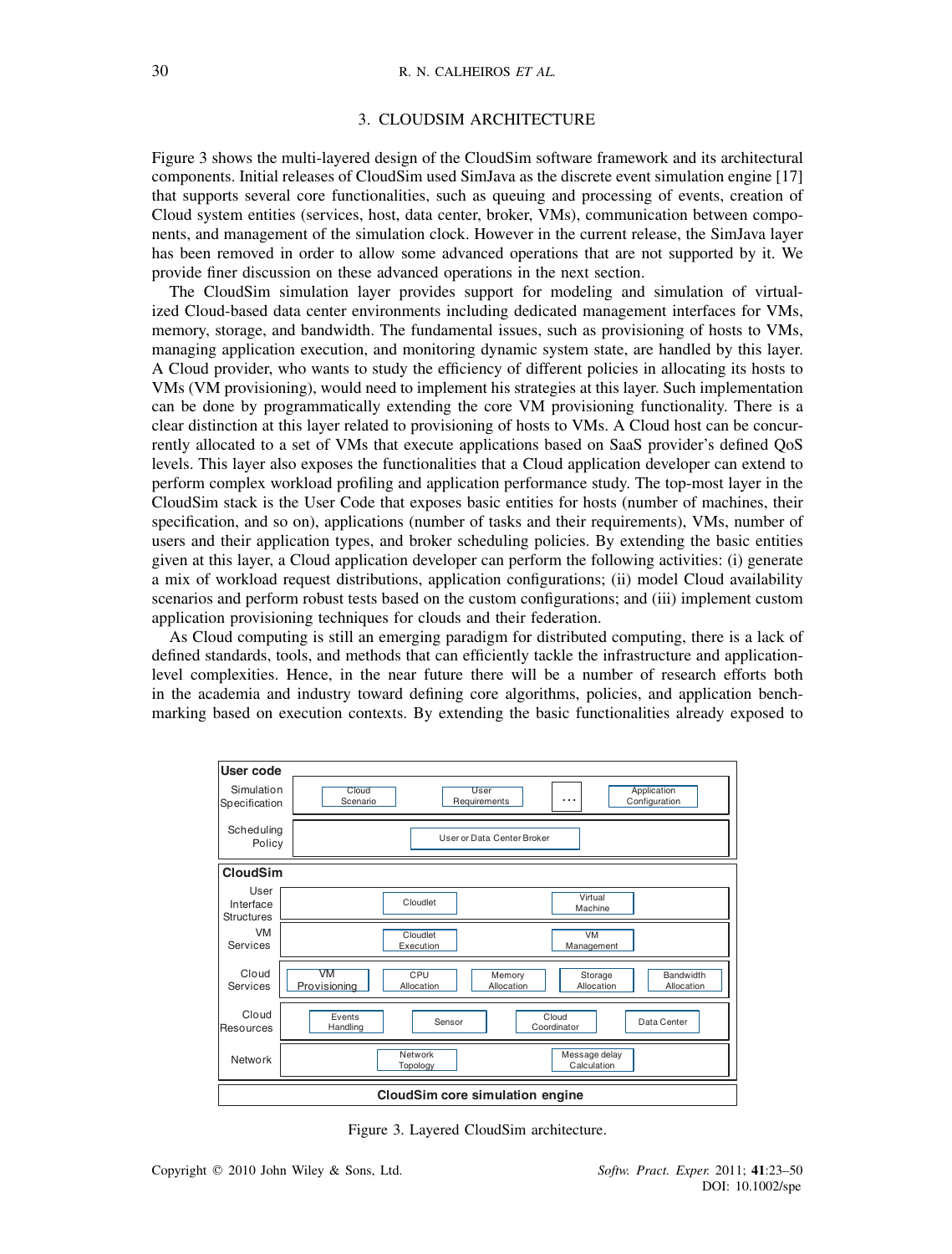CloudSim, researchers will be able to perform tests based on specific scenarios and configurations, thereby allowing the development of best practices in all the critical aspects related to Cloud Computing.

## *3.1. Modeling the cloud*

The infrastructure-level services (IaaS) related to the clouds can be simulated by extending the data center entity of CloudSim. The data center entity manages a number of host entities. The hosts are assigned to one or more VMs based on a VM allocation policy that should be defined by the Cloud service provider. Here, the VM policy stands for the operations control policies related to VM life cycle such as: provisioning of a host to a VM, VM creation, VM destruction, and VM migration. Similarly, one or more application services can be provisioned within a single VM instance, referred to as application provisioning in the context of Cloud computing. In the context of CloudSim, an entity is an instance of a component. A CloudSim component can be a class (abstract or complete) or set of classes that represent one CloudSim model (data center, host).

A data center can manage several hosts that in turn manages VMs during their life cycles. Host is a CloudSim component that represents a physical computing server in a Cloud: it is assigned a pre-configured processing capability (expressed in millions of instructions per second—MIPS), memory, storage, and a provisioning policy for allocating processing cores to VMs. The Host component implements interfaces that support modeling and simulation of both single-core and multi-core nodes.

VM allocation (provisioning) [7] is the process of creating VM instances on hosts that match the critical characteristics (storage, memory), configurations (software environment), and requirements (availability zone) of the SaaS provider. CloudSim supports the development of custom application service models that can be deployed within a VM instance and its users are required to extend the core Cloudlet object for implementing their application services. Furthermore, CloudSim does not enforce any limitation on the service models or provisioning techniques that developers want to implement and perform tests with. Once an application service is defined and modeled, it is assigned to one or more pre-instantiated VMs through a service-specific allocation policy. Allocation of application-specific VMs to hosts in a Cloud-based data center is the responsibility of a VM Allocation controller component (called VmAllocationPolicy). This component exposes a number of custom methods for researchers and developers who aid in the implementation of new policies based on optimization goals (user centric, system centric, or both). By default, VmAllocationPolicy implements a straightforward policy that allocates VMs to the Host on a First-Come-First-Serve (FCFS) basis. Hardware requirements, such as the number of processing cores, memory, and storage, form the basis for such provisioning. Other policies, including the ones likely to be expressed by Cloud providers, can also be easily simulated and modeled in CloudSim. However, policies used by public Cloud providers (Amazon EC2, Microsoft Azure) are not publicly available, and thus a pre-implemented version of these algorithms is not provided with CloudSim.

For each Host component, the allocation of processing cores to VMs is done based on a host allocation policy. This policy takes into account several hardware characteristics, such as number of CPU cores, CPU share, and amount of memory (physical and secondary), that are allocated to a given VM instance. Hence, CloudSim supports simulation scenarios that assign specific CPU cores to specific VMs (a space-shared policy), dynamically distribute the capacity of a core among VMs (time-shared policy), or assign cores to VMs on demand.

Each host component also instantiates a VM scheduler component , which can either implement the space-shared or the time-shared policy for allocating cores to VMs. Cloud system*/*application developers and researchers can further extend the VM scheduler component for experimenting with custom allocation policies. In the next section, the finer-level details related to the timeshared and space-shared policies are described. Fundamental software and hardware configuration parameters related to VMs are defined in the VM class. Currently, it supports modeling of several VM configurations offered by Cloud providers such as the Amazon EC2.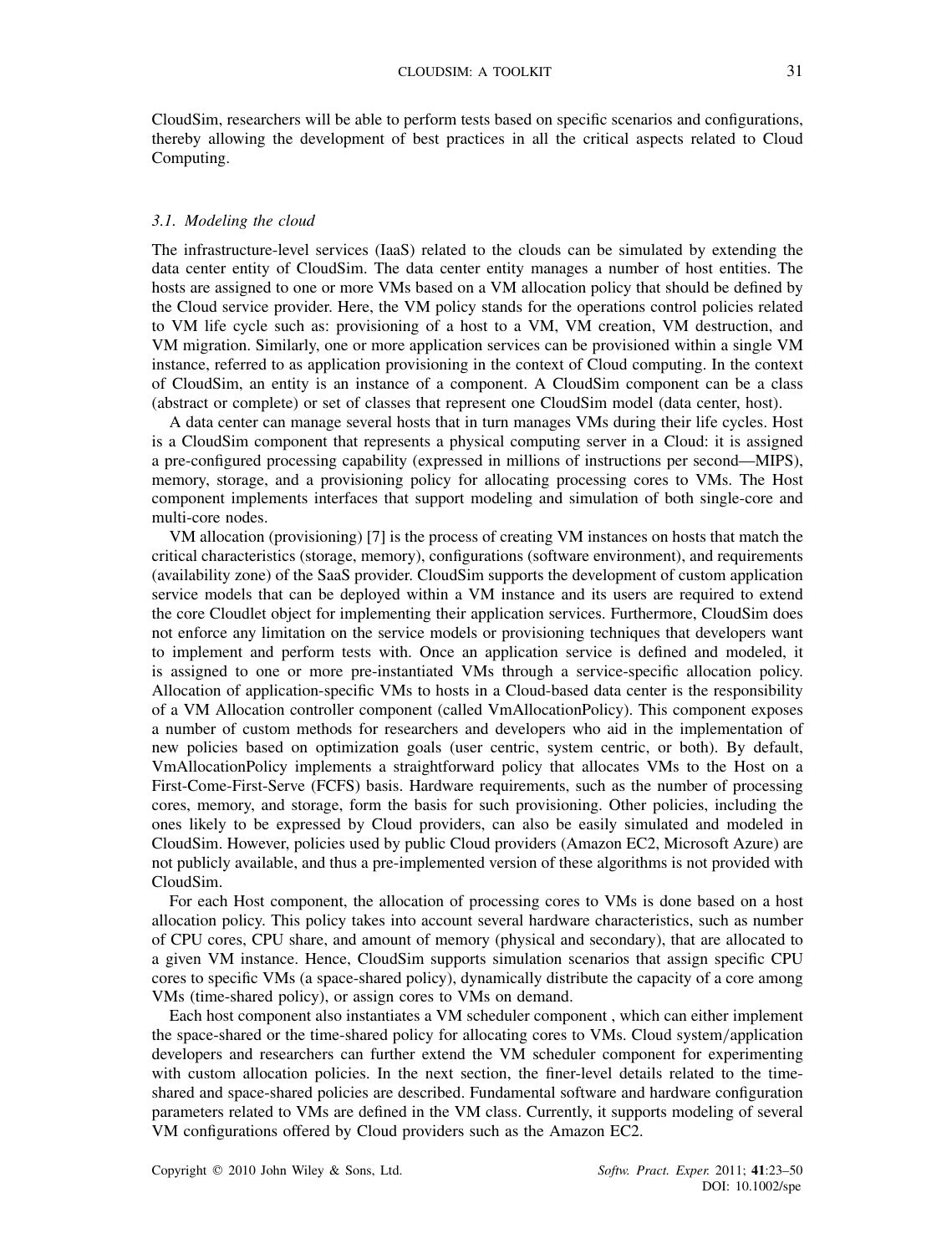## *3.2. Modeling the VM allocation*

One of the key aspects that make a Cloud computing infrastructure different from a Grid computing infrastructure is the massive deployment of virtualization tools and technologies. Hence, as against Grids, Clouds contain an extra layer (the virtualization layer) that acts as an execution, management, and hosting environment for application services. Hence, traditional application provisioning models that assign individual application elements to computing nodes do not accurately represent the computational abstraction, which is commonly associated with Cloud resources. For example, consider a Cloud host that has a single processing core. There is a requirement of concurrently instantiating two VMs on that host. Although in practice VMs are contextually (physical and secondary memory space) isolated, still they need to share the processing cores and system bus. Hence, the amount of hardware resources available to each VM is constrained by the total processing power and system bandwidth available within the host. This critical factor must be considered during the VM provisioning process, to avoid creation of a VM that demands more processing power than is available within the host. In order to allow simulation of different provisioning policies under varying levels of performance isolation, CloudSim supports VM provisioning at two levels: first, at the host level and second, at the VM level. At the host level, it is possible to specify how much of the overall processing power of each core will be assigned to each VM. At the VM level, the VM assigns a fixed amount of the available processing power to the individual application services (task units) that are hosted within its execution engine. For the purpose of this paper, *we consider a task unit as a finer abstraction of an application service being hosted in the VM*.

At each level, CloudSim implements the time-shared and space-shared provisioning policies. To clearly illustrate the difference between these policies and their effect on the application service performance, in Figure 4 we show a simple VM provisioning scenario. In this figure, a host with two CPU cores receives request for hosting two VMs, such that each one requires two cores and plans to host four tasks' units. More specifically, tasks t1, *t*2, t3, and t4 to be hosted in VM1, whereas t5, t6, t7, and t8 to be hosted in VM2.

Figure 4(a) presents a provisioning scenario, where the space-shared policy is applied to both VMs and task units. As each VM requires two cores, in space-shared mode only one VM can run at a given instance of time. Therefore, VM2 can only be assigned the core once VM1 finishes the execution of task units. The same happens for provisioning tasks within the VM1: since each task unit demands only one core, therefore both of them can run simultaneously. During this period, the remaining tasks (2 and 3) wait in the execution queue. By using a space-shared policy, the estimated finish time of a task *p* managed by a VM *i* is given by

$$
eft(p) = est + \frac{rl}{capacity \times cores(p)},
$$

where  $est(p)$  is the Cloudlet- (cloud task) estimated start time and  $rl$  is the total number of instructions that the Cloudlet will need to execute on a processor. The estimated start time depends



Figure 4. Effects of different provisioning policies on task unit execution: (a) space-shared provisioning for VMs and tasks; (b) space-shared provisioning for VMs and time-shared provisioning for tasks; (c) time-shared provisioning for VMs, space-shared provisioning for tasks; and (d) time-shared provisioning for VMs and tasks.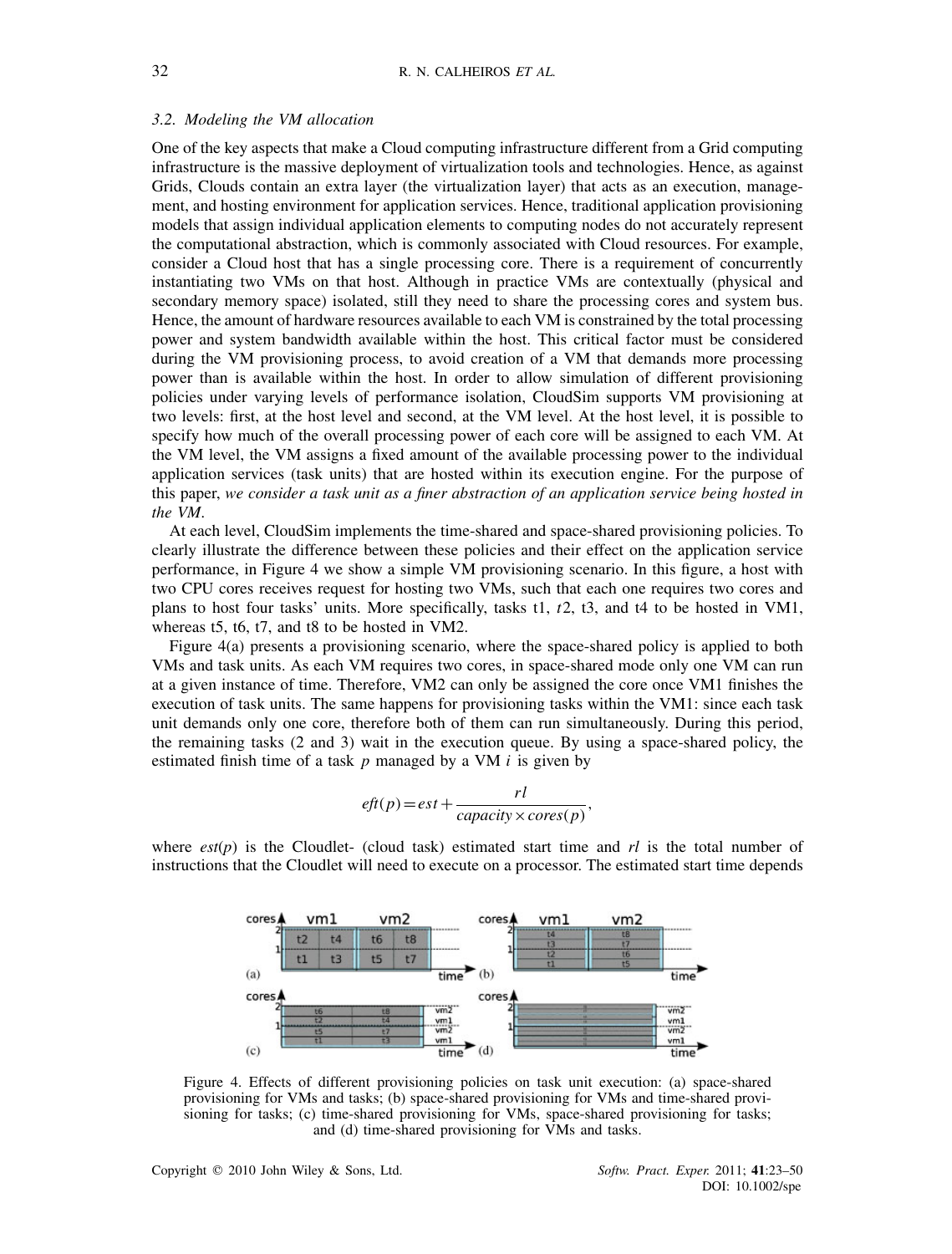on the position of the Cloudlet in the execution queue, because the processing unit is used exclusively (space-shared mode) by the Cloudlet. Cloudlets are put in the queue when there are free processing cores available that can be assigned to the VM. In this policy, the total *capacity* of a host having *np* processing elements (PEs) is given by:

$$
capacity = \sum_{i=1}^{np} \frac{cap(i)}{np},
$$

where  $cap(i)$  is the processing strength of individual elements.

In Figure 4(b), a space-shared policy is applied for allocating VMs to hosts and a time-shared policy forms the basis for allocating task units to processing core within a VM. Hence, during a VM lifetime, all the tasks assigned to it are dynamically context switched during their life cycle. By using a time-shared policy, the estimated finish time of a Cloudlet managed by a VM is given by

$$
eft(p) = ct + \frac{rl}{capacity \times cores(p)}
$$

*,*

where  $eft(p)$  is the estimated finish time, *ct* is the current simulation time, and *cores* $(p)$  is the number of cores (PEs) required by the Cloudlet. In time-shared mode, multiple Cloudlets (task units) can simultaneously multi-task within a VM. In this case, we compute the total processing capacity of Cloud host as

$$
capacity = \frac{\sum_{i=1}^{np} cap(i)}{\max\left(\sum_{j=1}^{cloudlets} cores(j), np\right)},
$$

where *cap*(*i*) is the processing strength of individual elements.

In Figure 4(c), a time-shared provisioning is used for VMs, whereas task units are provisioned based on a space-shared policy. In this case, each VM receives a time slice on each processing core, which then distributes the slices among task units on a space-shared basis. As the cores are shared, the amount of processing power available to a VM is variable. This is determined by calculating VMs that are active on a host. As the task units are assigned based on a space-shared policy, which means that at any given instance of time only one task will be actively using the processing core.

Finally, in Figure 4(d) a time-shared allocation is applied to both VMs and task units. Hence, the processing power is concurrently shared by the VMs and the shares of each VM are simultaneously divided among its task units. In this case, there are no queuing delays associated with task units.

# *3.3. Modeling the cloud market*

Market is a crucial component of the Cloud computing ecosystem; it is necessary for regulating Cloud resource trading and online negotiations in a public Cloud computing model, where services are offered in a pay-as-you-go model. Hence, research studies that can accurately evaluate the costto-benefit ratio of emerging Cloud computing platforms are required. Furthermore, SaaS providers need transparent mechanisms to discover various Cloud providers' offerings (IaaS, PaaS, SaaS, and their associated costs). Thus, modeling of costs and economic policies are important aspects to be considered when designing a Cloud simulator. The Cloud market is modeled based on a multi-layered (two layers) design. The first layer contains the economic of features related to the IaaS model such as cost per unit of memory, cost per unit of storage, and cost per unit of used bandwidth. Cloud customers (SaaS providers) have to pay for the costs of memory and storage when they create and instantiate VMs, whereas the costs for network usage are only incurred in the event of data transfer. The second layer models the cost metrics related to SaaS model. Costs at this layer are directly applicable to the task units (application service requests) that are served by the application services. Hence, if a Cloud customer provisions a VM without an application service (task unit), then they would only be charged for layer 1 resources (i.e. the costs of memory and storage). This behavior may be changed or extended by CloudSim users.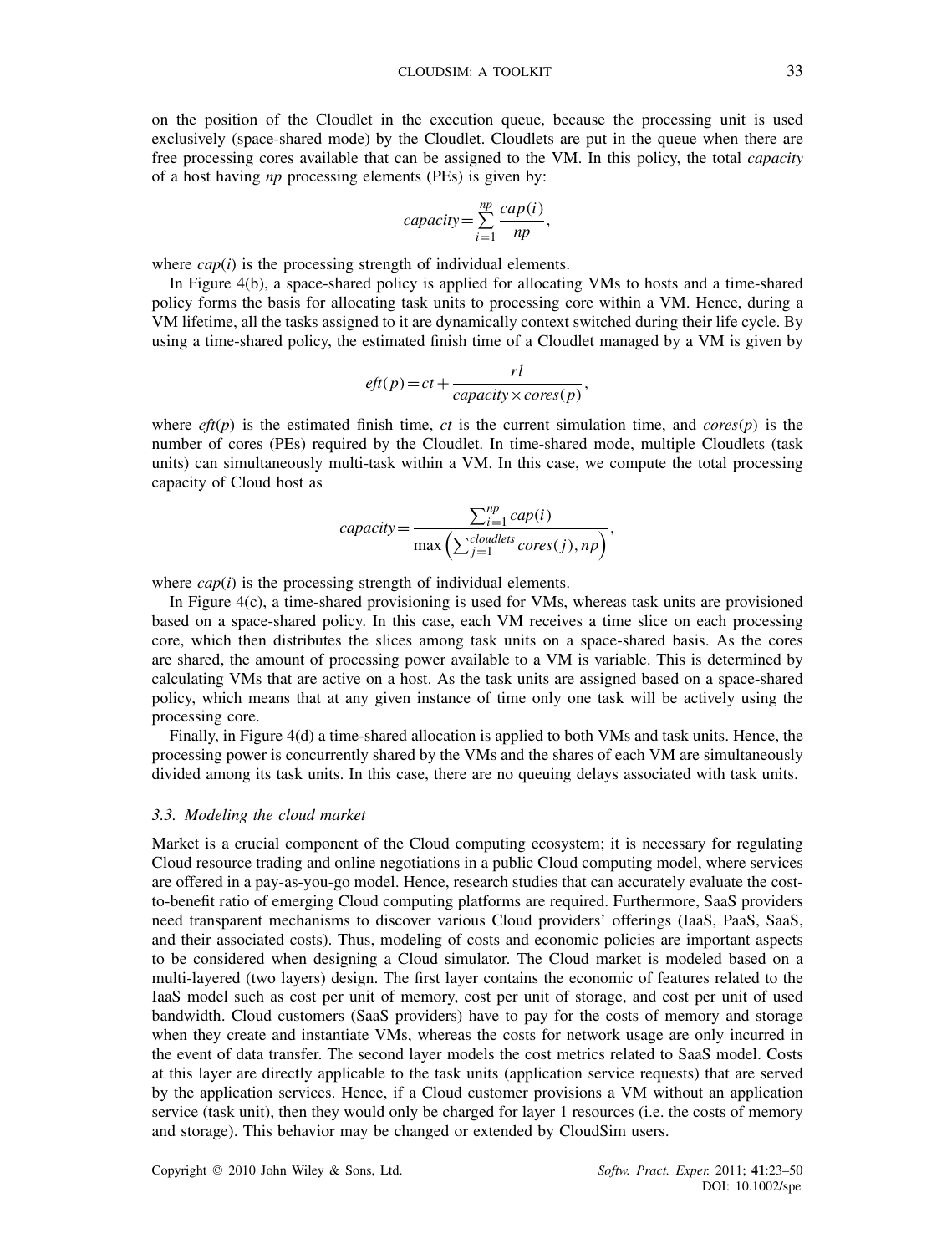Table I. Latency matrix.

|     | $\begin{array}{ccc} 40 & 120 & 80 \\ 0 & 60 & 100 \\ 60 & 0 & 90 \\ 100 & 90 & 0 \\ 100 & 40 & 70 \end{array}$ |  | 200 |
|-----|----------------------------------------------------------------------------------------------------------------|--|-----|
| 40  |                                                                                                                |  | 100 |
| 120 |                                                                                                                |  | 40  |
| 80  |                                                                                                                |  | 70  |
|     |                                                                                                                |  |     |



Figure 5. Network communication flow.

## *3.4. Modeling the network behavior*

Modeling comprehensive network topologies to connect simulated Cloud computing entities (hosts, storage, end-users) is an important consideration because latency messages directly affect the overall service satisfaction experience. An end-user or a SaaS provider consumer who is not satisfied with the delivered QoS is likely to switch his*/*her Cloud provider; hence, it is a very important requirement that Cloud system simulation frameworks provide facilities for modeling realistic networking topologies and models. Inter-networking of Cloud entities (data centers, hosts, SaaS providers, and end-users) in CloudSim is based on a conceptual networking abstraction. In this model, there are no actual entities available for simulating network entities, such as routers or switches. Instead, network latency that a message can experience on its path from one CloudSim entity (host) to another (Cloud Broker) is simulated based on the information stored in the latency matrix (see Table I). For example, Table I shows a latency matrix involving five CloudSim entities. At any instance of time, the CloudSim environment maintains an  $m \times n$  size matrix for all CloudSim entities currently active in the simulation context. An entry  $e_{ii}$  in the matrix represents the delay that a message will undergo when it is being transferred from entity *i* to entity *j* over the network. Recall, that CloudSim is an event-based simulation, where different system models*/*entities communicate via sending events. The event management engine of CloudSim utilizes the inter-entity network latency information for inducing delays in transmitting message to entities. This delay is expressed in simulation time units such as milliseconds.

It means that an event from entity  $i$  to  $j$  will only be forwarded by the event management engine when the total simulation time reaches the  $t+d$  value, where t is the simulation time when the message was originally sent, and *d* is the network latency between entities *i* and *j*. The transition diagram representing such an interaction is depicted in Figure 5. This method of simulating network latencies gives us a realistic yet simple way of modeling practical networking architecture for a simulation environment. Further, this approach is much easier and cleaner to implement, manage, and simulate than modeling complex networking components such as routers, switches etc.

The topology description is stored in BRITE [18] format that contains a number of network nodes, which may be greater than the number of simulated nodes. These nodes represent various CloudSim entities including hosts, data centers, Cloud Brokers etc. This BRITE information is loaded every time CloudSim is initialized and is used for generating latency matrix. Data centers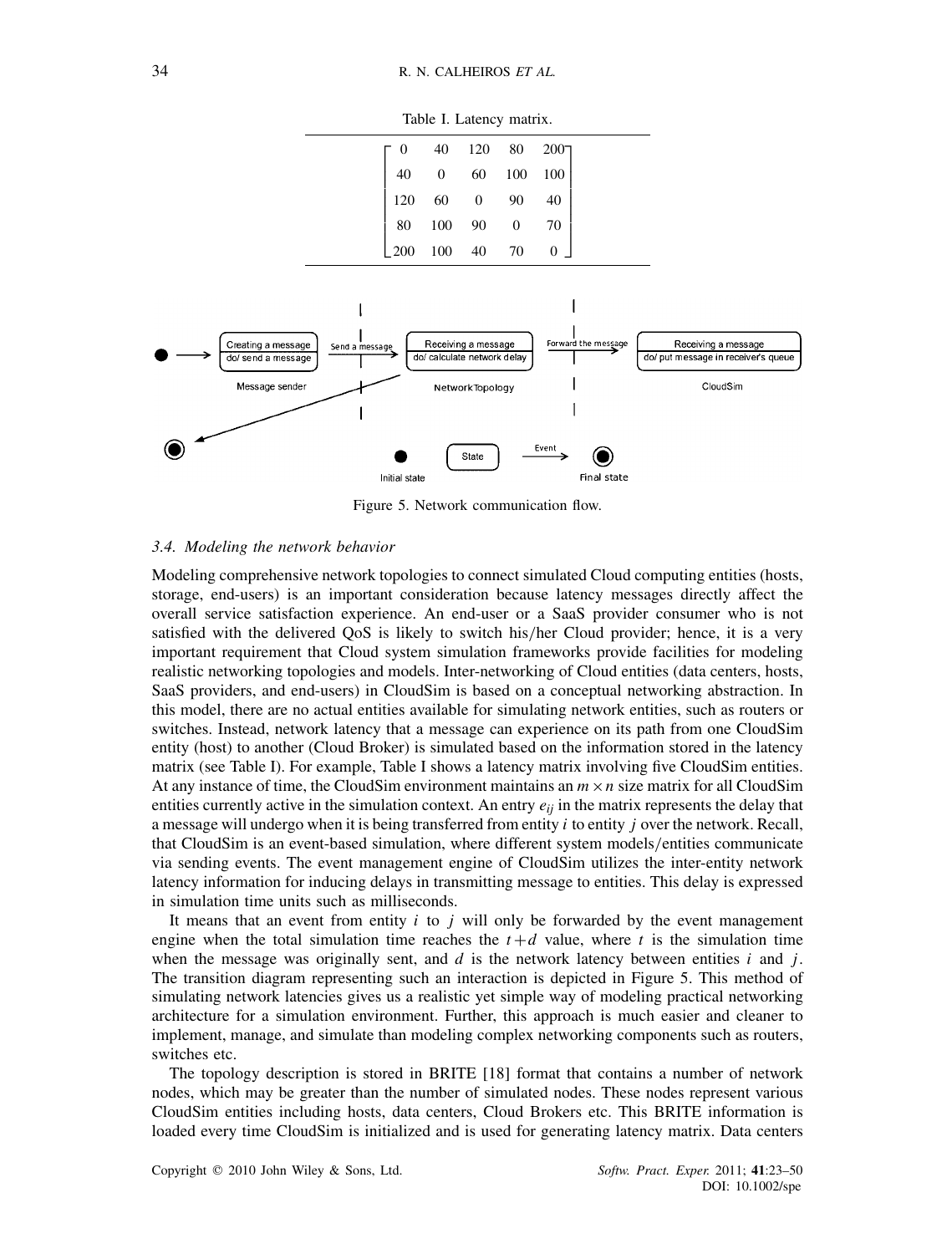and brokers are also required to be mapped as the network nodes. Further, any two CloudSim entities cannot be mapped to the same network node. Messages (events) sent by CloudSim entities are first processed by the NetworkTopology object that stores the network topology information. This object augments the latency information to the event and passes it on to the event management engine for further processing. Let us consider an example scenario in which a data center is mapped to the first node and the Cloud broker to the fifth node in a sample BRITE network (see Table I). When a message is sent from the broker to the data center, the corresponding delay, stored at the element (1, 5) of the latency matrix (200 ms in this example), is added to the corresponding event. Therefore, the event management engine will take this delay into account before forwarding the event to the destination entity. By using an external network description file (stored in BRITE format), we allow reuse of same topology in different experiments. Moreover, the logical number of nodes that are ambient in the configuration file can be greater than the number of actual simulated entities; therefore, the network modeling approach does not compromise the scalability of the experiments. For example, every time there are additional entities to be included in the simulation, they only need to be mapped to the BRITE nodes that are not currently mapped to any active CloudSim entities. Hence, there will always exist a scope to grow the overall network size based on application service and Cloud computing environment scenarios.

## *3.5. Modeling a federation of clouds*

In order to federate or inter-network multiple clouds, there is a requirement for modeling a CloudCoordinator entity. This entity is responsible not only for communicating with other data centers and end-users in the simulation environment, but also for monitoring and managing the internal state of a data center entity. The information received as part of the monitoring process, that is active throughout the simulation period, is utilized for making decisions related to inter-cloud provisioning. Note that no software object offering similar functionality to the CloudCoordinator is offered by the existing providers, such as Amazon, Azure, or Google App Engine presently. Hence, if a developer of a real-world Cloud system wants to federate services from multiple clouds, they will be required to develop a CloudCoordinator component. By having such an entity to manage the federation of Cloud-based data centers, aspects related to communication and negotiation with foreign entities are isolated from the data center core. Therefore, by providing such an entity among its core objects, CloudSim helps Cloud developers in speeding up their application service performance testing.

The two fundamental aspects that must be handled when simulating a federation of clouds include: communication and monitoring. The first aspect (communication) is handled by the data center through the standard event-based messaging process. The second aspect (data center monitoring) is carried out by the CloudCoordinator. Every data center in CloudSim needs to instantiate this entry in order to make itself a part of Cloud federation. The CloudCoordinator triggers the inter-cloud load adjustment process based on the state of the data center. The specific set of events that affect the adjustment are implemented via a specific sensor entity. Each sensor entity implements a particular parameter (such as under provisioning, over provisioning, and SLA violation) related to the data center. For enabling online monitoring of a data center host, a sensor that keeps track of the host status (utilization, heating) is attached with the CloudCoordinator. At every monitoring step, the CloudCoordinator queries the sensor. If a certain pre-configured threshold is achieved, the CloudCoordinator starts the communication with its peers (other CloudCoordinators in the federation) for possible load-shredding. The negotiation protocol, load-shredding policy, and compensation mechanism can be easily extended to suit a particular research study.

## *3.6. Modeling dynamic workloads*

Software developers and third-party service providers often deploy applications that exhibit dynamic behavior [7] in terms of workload patterns, availability, and scalability requirements. Typically, Cloud computing thrives on highly varied and elastic services and infrastructure demands. Leading Cloud vendors, including Amazon and Azure, expose VM containers*/*templates to host a range of SaaS types and provide SaaS providers with the notion of unlimited resource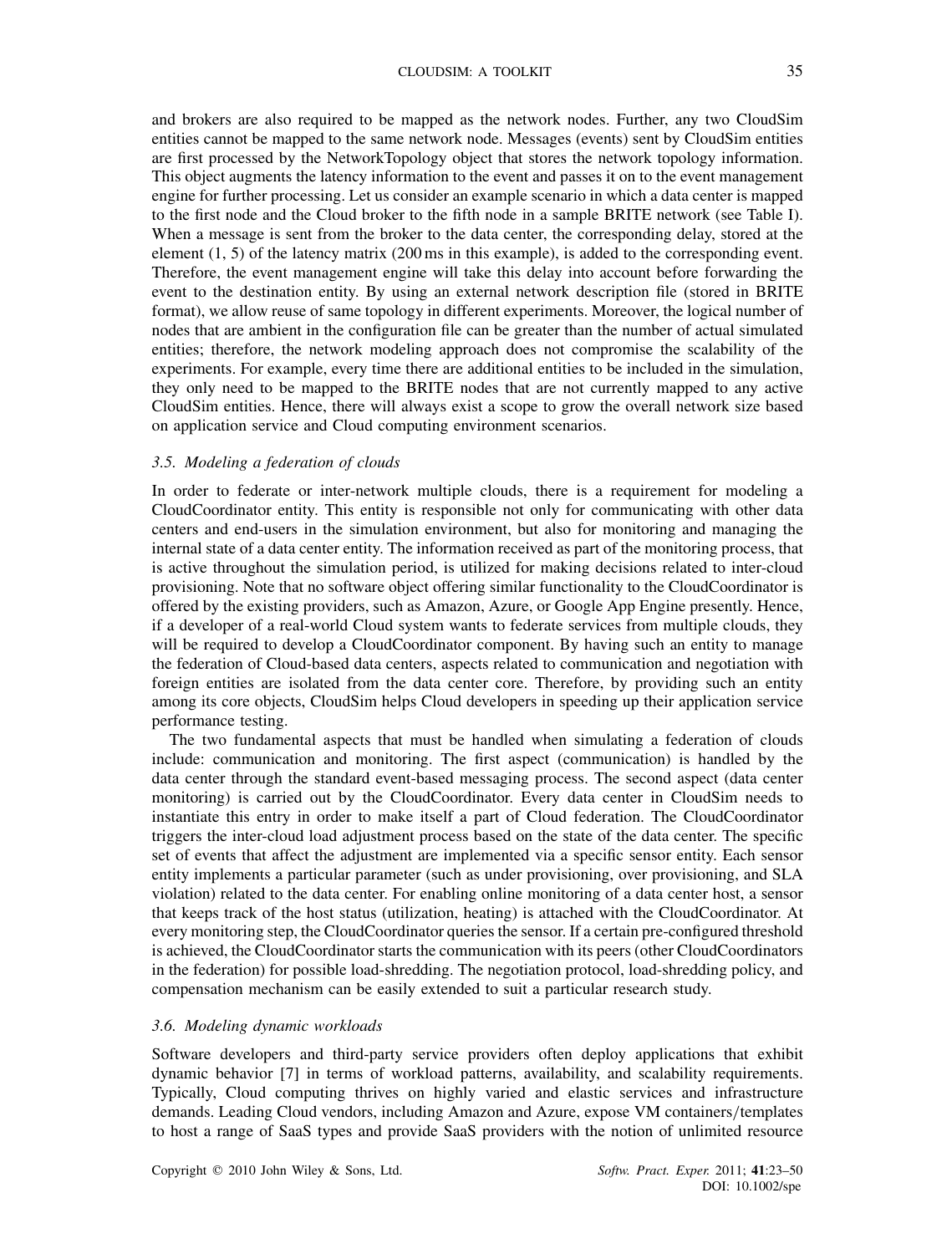pool that can be leased on the fly with requested configurations. Pertaining to the aforementioned facts, it is an important requirement that any simulation environment supports the modeling of dynamic workload patterns driven by application or SaaS models. In order to allow simulation of dynamic behaviors within CloudSim, we have made a number of extensions to the existing framework, in particular to the Cloudlet entity. We have designed an additional simulation entity within CloudSim, which is referred to as the Utilization Model that exposes methods and variables for defining the resource and VM-level requirements of a SaaS application at the instance of deployment. In the CloudSim framework, Utilization Model is an abstract class that must be extended for implementing a workload pattern required to model the application's resource demand. CloudSim users are required to override the method, getUtilization(), whose input type is discrete time parameter and return type is percentage of computational resource required by the Cloudlet.

Another important requirement for Cloud computing environments is to ensure that the agreed SLA in terms of QoS parameters, such as availability, reliability, and throughput, are delivered to the applications. Although modern virtualization technologies can ensure performance isolation between applications running on different VMs, there still exists scope for developing methodologies at the VM provisioning level that can further improve resource utilization. Lack of intelligent methodologies for VM provisioning raises a risk that all VMs deployed on a single host may not get the adequate amount of processor share that is essential for fulfilling the agreed SLAs. This may lead to performance loss in terms of response time, time outs, or failures in the worst case. The resource provider must take into account such behaviors and initiate necessary actions to minimize the effect on the application performance. To simulate such behavior, the SLA model can either be defined as fully allocating the requested amount of resources or allowing flexible resource allocations up to a specific rate as long as the agreed SLA can be delivered (e.g. allowing the CPU share to be 10% below the requested amount). CloudSim supports modeling of the aforementioned SLA violation scenarios. Moreover, it is possible to define particular SLA-aware policies describing how the available capacity is distributed among competing VMs in case of a lack of resources. The number of SLA violation events as well as the amount of resource that was requested but not allocated can be accounted for by CloudSim.

## *3.7. Modeling data center power consumption*

Cloud computing environments are built upon an inter-connected network of a large number (hundreds-of-thousands) of computing and storage hosts for delivering on-demand services (IaaS, PaaS, and SaaS). Such infrastructures in conjunction with a cooling system may consume enormous amount of electrical power resulting in high operational costs [19]. Lack of energy-conscious provisioning techniques may lead to overheating of Cloud resources (compute and storage servers) in case of high loads. This in turn may result in reduced system reliability and lifespan of devices. Another related issue is the carbon dioxide *(CO<sub>2</sub>)* emission that is detrimental to the physical environment due to its contribution in the greenhouse effect. All these problems require the development of efficient energy-conscious provisioning policies at resource, VM, and application level.

To this end, the CloudSim framework provides basic models and entities to validate and evaluate energy-conscious provisioning of techniques*/*algorithms. We have made a number of extensions to CloudSim for facilitating the above, such as extending the PE object to include an additional Power Model object for managing power consumption on a per Cloud host basis. To support modeling and simulation of different power consumption models and power management techniques such as Dynamic Voltage and Frequency Scaling (DVFS), we provide an abstract implementation called PowerModel. This abstract class should be extended for simulating custom power consumption model of a PE. CloudSim users need to override the method getPower() of this class, whose input parameter is the current utilization metric for Cloud host and return parameter is the current power consumption value. This capability enables the creation of energy-conscious provisioning policies that require real-time knowledge of power consumption by Cloud system components. Furthermore, it enables the accounting of the total energy consumed by the system during the simulation period.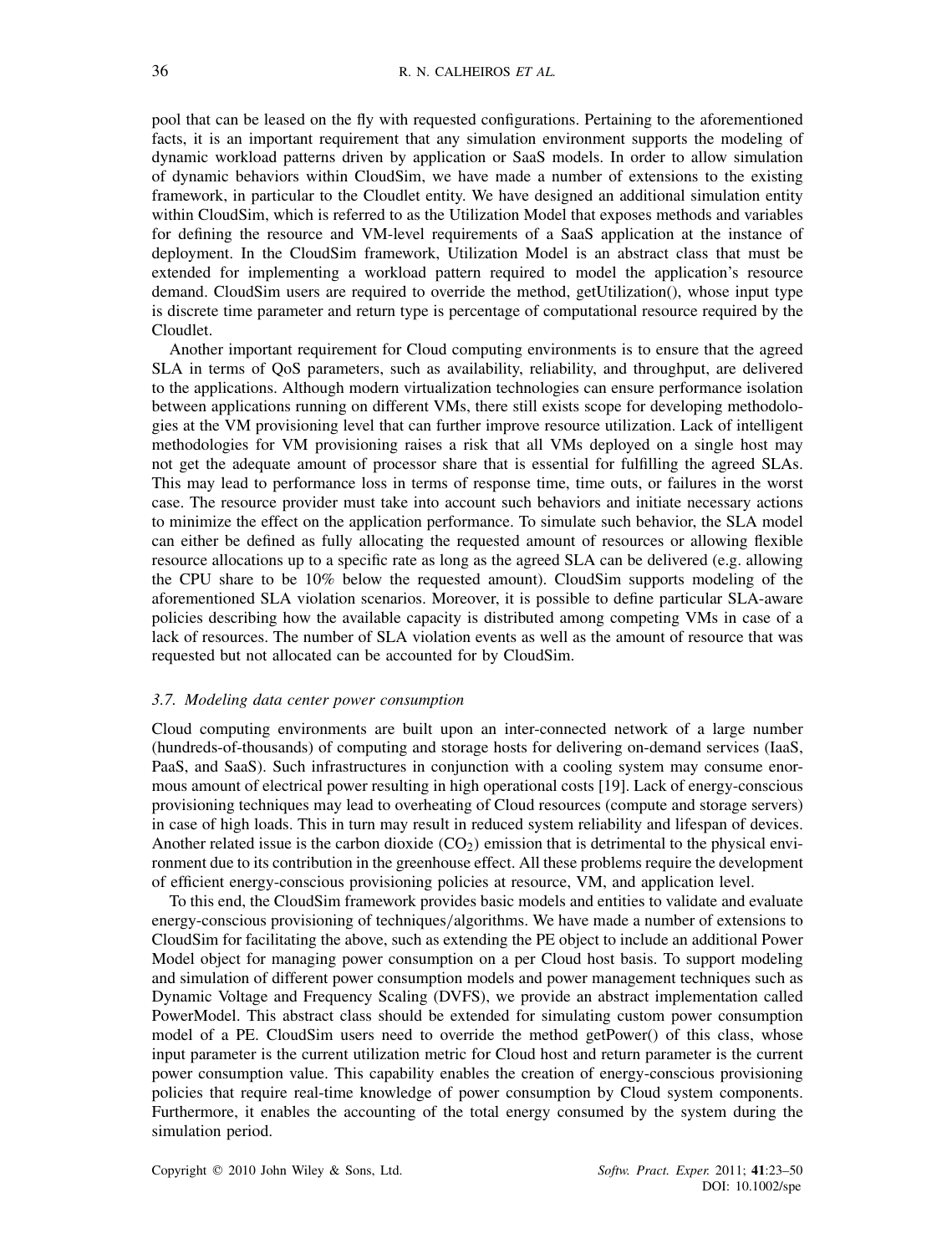#### *3.8. Modeling dynamic entities creation*

Clouds offer a pool of software services and hardware servers on an unprecedented scale, which gives businesses a unique ability to handle the temporal variation in demand through dynamic provisioning or de-provisioning of capabilities from clouds. Actual usage patterns of many enterprise services (business applications) vary with time, most of the time in an unpredictable way. This leads to the necessity for Cloud providers to deal with customers who can enter or leave the system at any time. CloudSim allows such simulation scenarios by supporting dynamic creation of different kinds of entities. Apart from the dynamic creation of user and broker entities, it is also possible to add and remove data center entities at run-time. This functionality might be useful for simulating dynamic environment where system components can join, fail, or leave the system randomly. After creation, new entities automatically register themselves in the Cloud Information Service (CIS) to enable dynamic resource discovery.

## 4. DESIGN AND IMPLEMENTATION OF CLOUDSIM

In this section, we provide the finer details related to the fundamental classes of CloudSim, which are also the building blocks of the simulator. The overall Class design diagram for CloudSim is shown in Figure 6.

*BwProvisioner*: This is an abstract class that models the policy for provisioning of bandwidth to VMs. The main role of this component is to undertake the allocation of network bandwidths to a set of competing VMs that are deployed across the data center. Cloud system developers and researchers can extend this class with their own policies (priority, QoS) to reflect the needs of their applications. The *BwProvisioningSimple* allows a VM to reserve as much bandwidth as required; however, this is constrained by the total available bandwidth of the host.

*CloudCoordinator*: This abstract class extends a Cloud-based data center to the federation. It is responsible for periodically monitoring the internal state of data center resources and based on that it undertakes dynamic load-shredding decisions. Concrete implementation of this component includes the specific sensors and the policy that should be followed during load-shredding. Monitoring of data center resources is performed by the *updateDatacenter()* method by sending queries Sensors. Service*/*Resource Discovery is realized in the *setDatacenter()*abstract method that can be extended for implementing custom protocols and mechanisms (multicast, broadcast, peer-to-peer). Further, this component can also be extended for simulating Cloud-based services such as the Amazon



Figure 6. CloudSim class design diagram.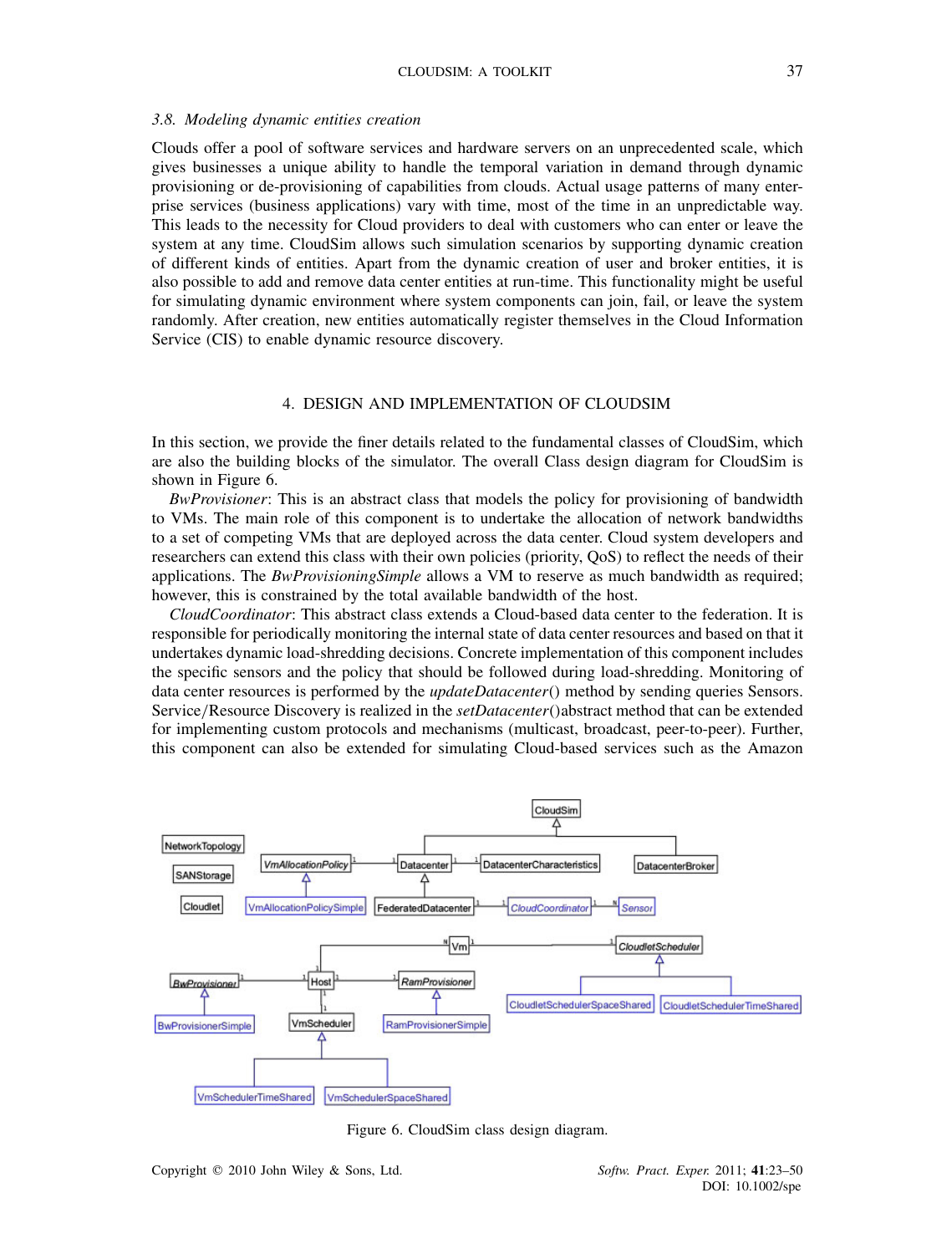EC2 Load-Balancer. Developers aiming to deploy their application services across multiple clouds can extend this class for implementing their custom inter-cloud provisioning policies.

*Cloudlet*: This class models the Cloud-based application services (such as content delivery, social networking, and business workflow). CloudSim orchestrates the complexity of an application in terms of its computational requirements. Every application service has a pre-assigned instruction length and data transfer (both pre and post fetches) overhead that it needs to undertake during its life cycle. This class can also be extended to support modeling of other performance and composition metrics for applications such as transactions in database-oriented applications.

*CloudletScheduler*: This abstract class is extended by the implementation of different policies that determine the share of processing power among Cloudlets in a VM. As described previously, two types of provisioning policies are offered: space-shared (*CloudetSchedulerSpaceShared*) and time-shared (*CloudletSchedulerTimeShared*).

*Datacenter*: This class models the core infrastructure-level services (hardware) that are offered by Cloud providers (Amazon, Azure, App Engine). It encapsulates a set of compute hosts that can either be homogeneous or heterogeneous with respect to their hardware configurations (memory, cores, capacity, and storage). Furthermore, every Datacenter component instantiates a generalized application provisioning component that implements a set of policies for allocating bandwidth, memory, and storage devices to hosts and VMs.

*DatacenterBroker or Cloud Broker*: This class models a broker, which is responsible for mediating negotiations between SaaS and Cloud providers; and such negotiations are driven by QoS requirements. The broker acts on behalf of SaaS providers. It discovers suitable Cloud service providers by querying the CIS and undertakes online negotiations for allocation of resources*/*services that can meet the application's QoS needs. Researchers and system developers must extend this class for evaluating and testing custom brokering policies. The difference between the broker and the CloudCoordinator is that the former represents the customer (i.e. decisions of these components are made in order to increase user-related performance metrics), whereas the latter acts on behalf of the data center, i.e. it tries to maximize the overall performance of the data center, without considering the needs of specific customers.

*DatacenterCharacteristics*: This class contains configuration information of data center resources.

*Host*: This class models a physical resource such as a compute or storage server. It encapsulates important information such as the amount of memory and storage, a list and type of processing cores (to represent a multi-core machine), an allocation of policy for sharing the processing power among VMs, and policies for provisioning memory and bandwidth to the VMs.

*NetworkTopology*: This class contains the information for inducing network behavior (latencies) in the simulation. It stores the topology information, which is generated using the BRITE topology generator.

*RamProvisioner*: This is an abstract class that represents the provisioning policy for allocating primary memory (RAM) to the VMs. The execution and deployment of VM on a host is feasible only if the RamProvisioner component approves that the host has the required amount of free memory. The *RamProvisionerSimple* does not enforce any limitation on the amount of memory that a VM may request. However, if the request is beyond the available memory capacity, then it is simply rejected.

*SanStorage*: This class models a storage area network that is commonly ambient in Cloud-based data centers for storing large chunks of data (such as Amazon S3, Azure blob storage). SanStorage implements a simple interface that can be used to simulate storage and retrieval of any amount of data, subject to the availability of network bandwidth. Accessing files in a SAN at run-time incurs additional delays for task unit execution; this is due to the additional latencies that are incurred in transferring the data files through the data center internal network.

*Sensor*: This interface must be implemented to instantiate a sensor component that can be used by a CloudCoordinator for monitoring specific performance parameters (energy-consumption, resource utilization). Recall that, CloudCoordinator utilizes the dynamic performance information for undertaking load-balancing decisions. The methods defined by this interface are: (i) set the minimum and maximum thresholds for performance parameter and (ii) periodically update the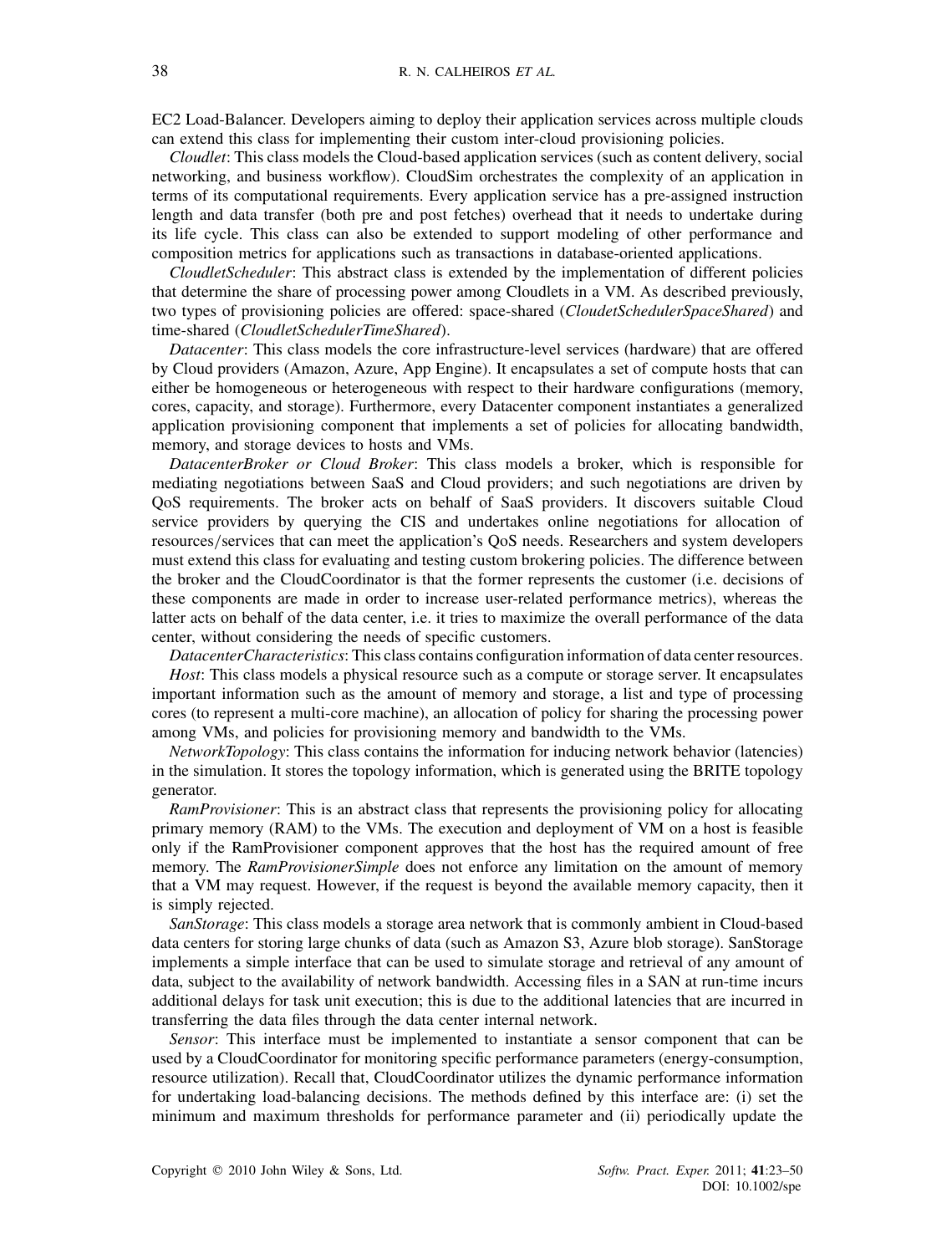measurement. This class can be used to model the real-world services offered by leading Cloud providers such as Amazon's CloudWatch and Microsoft Azure's FabricController. One data center may instantiate one or more Sensors, each one responsible for monitoring a specific data center performance parameter.

*Vm*: This class models a VM, which is managed and hosted by a Cloud host component. Every VM component has access to a component that stores the following characteristics related to a VM: accessible memory, processor, storage size, and the VM's internal provisioning policy that is extended from an abstract component called the *CloudletScheduler*.

*VmmAllocationPolicy*: This abstract class represents a provisioning policy that a VM Monitor utilizes for allocating VMs to hosts. The chief functionality of the VmmAllocationPolicy is to select the available host in a data center that meets the memory, storage, and availability requirement for a VM deployment.

*VmScheduler*: This is an abstract class implemented by a Host component that models the policies (space-shared, time-shared) required for allocating processor cores to VMs. The functionalities of this class can easily be overridden to accommodate application-specific processor sharing policies.

## *4.1. CloudSim core simulation framework*

As discussed previously, GridSim is one of the building blocks of CloudSim. However, GridSim uses the SimJava library as a framework for event handling and inter-entity message passing. SimJava has several limitations that impose some restrictions with regard to creation of scalable simulation environments such as:

- It does not allow resetting the simulation programmatically at run-time.
- It does not support creation of new simulation entity at run-time (once simulation has been initiated).
- Multi-threaded nature of SimJava leads to performance overhead with the increase in system size. The performance degradation is caused by the excessive context switching between threads.
- Multi-threading brings additional complexity with regard to system debugging.

To overcome these limitations and to enable simulation of complex scenarios that can involve a large number of entities (on a scale of thousands), we developed a new discrete event management framework. The class diagram of this new core is presented in Figure 7(a). The related classes are the following:

*CloudSim*: This is the main class, which is responsible for managing event queues and controlling step-by-step (sequential) execution of simulation events. Every event that is generated by the CloudSim entity at run-time is stored in the queue called *future events*. These events are sorted by their time parameter and inserted into the queue. Next, the events that are scheduled at each step of the simulation are removed from the future events queue and transferred to the deferred



Figure 7. CloudSim core simulation framework class diagram: (a) main classes and (b) predicates.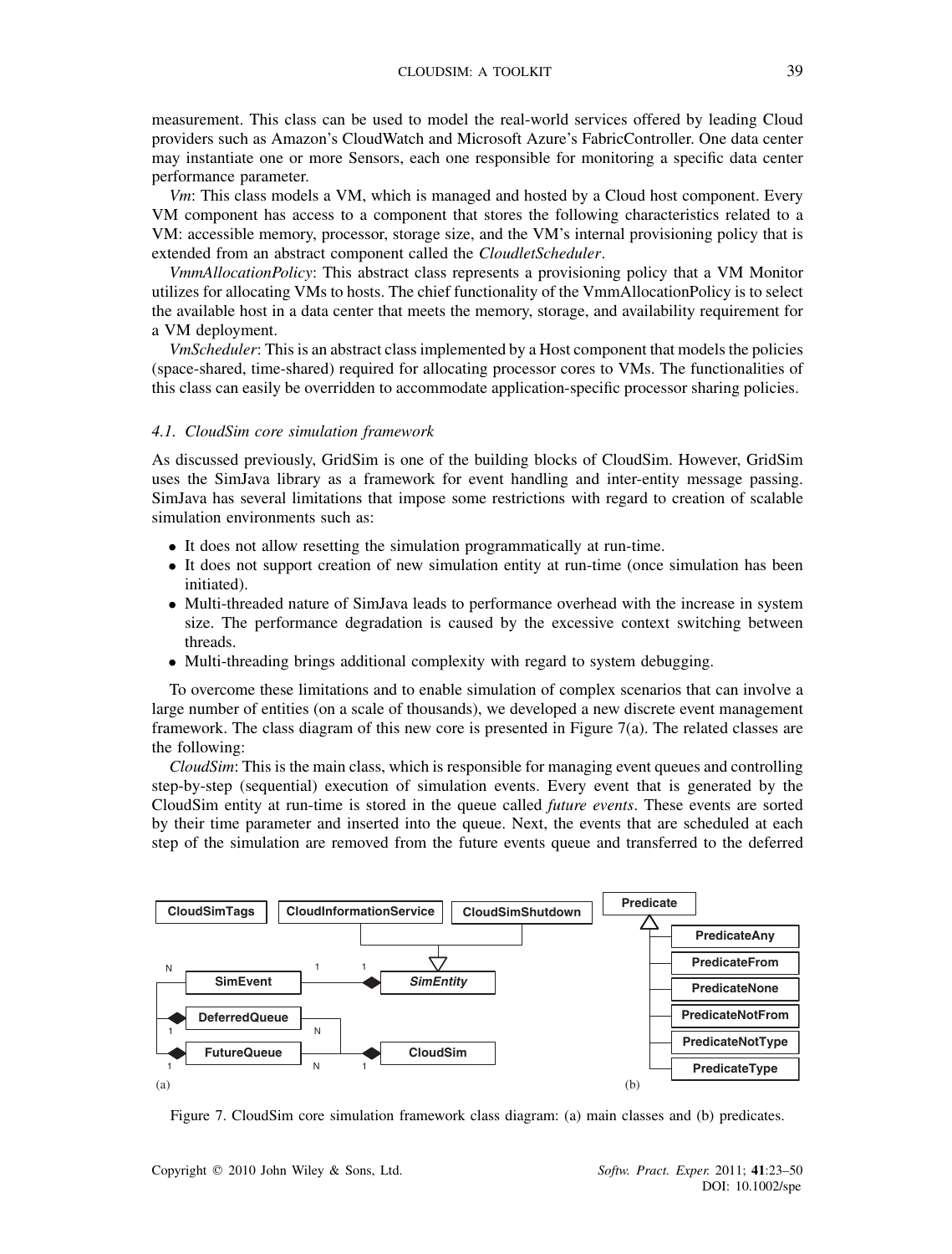event queue. Following this, an event processing method is invoked for each entity, which chooses events from the deferred event queue and performs appropriate actions. Such an organization allows flexible management of simulation and provides the following powerful capabilities:

- Deactivation (holding) of entities.
- Context switching of entities between different states (e.g. waiting to active). Pausing and resuming the process of simulation.
- Creation of new entities at run-time.
- Aborting and restarting simulation at run-time.

*DeferredOueue*: This class implements the deferred event queue used by CloudSim.

*FutureQueue*: This class implements the future event queue accessed by CloudSim.

*CloudInformationService*: A CIS is an entity that provides resource registration, indexing, and discovering capabilities. CIS supports two basic primitives: (i) publish(), which allows entities to register themselves with CIS and (ii) search(), which allows entities such as CloudCoordinator and Brokers in discovering status and endpoint contact address of other entities. This entity also notifies the (other?) entities about the end of simulation.

*SimEntity*: This is an abstract class, which represents a simulation entity that is able to send messages to other entities and process received messages as well as fire and handle events. All entities must extend this class and override its three core methods: startEntity(), processEvent() and shutdownEntity(), which define actions for entity initialization, processing of events, and entity destruction, respectively. SimEntity class provides the ability to schedule new events and send messages to other entities, where network delay is calculated according to the BRITE model. Once created, entities automatically register with CIS.

*CloudSimTags*. This class contains various static event*/*command tags that indicate the type of action that needs to be undertaken by CloudSim entities when they receive or send events.

*SimEvent*: This entity represents a simulation event that is passed between two or more entities. SimEvent stores the following information about an event: type, init time, time at which the event should occur, finish time, time at which the event should be delivered to its destination entity, IDs of the source(s?) and destination entities, tag of the event, and data that have to be passed to the destination entity.

*CloudSimShutdown*: This is an entity that waits for the termination of all end-user and broker entities, and then signals the end of simulation to CIS.

*Predicate*: Predicates are used for selecting events from the deferred queue. This is an abstract class and must be extended to create a new predicate. Some standard predicates are provided that are presented in Figure 7(b).

*PredicateAny*: This class represents a predicate that matches any event on the deferred event queue. There is a publicly accessible instance of this predicate in the CloudSim class, called CloudSim.SIM ANY, and hence no new instances need to be created.

*PredicateFrom:* This class represents a predicate that selects events fired by specific entities.

*PredicateNone*: This represents a predicate that does not match any event on the deferred event queue. There is a publicly accessible static instance of this predicate in the CloudSim class, called CloudSim.SIM NONE; hence, the users are not needed to create any new instances of this class.

*PredicateNotFrom*: This class represents a predicate that selects events that have not been sent by specific entities.

*PredicateNotType*: This class represents a predicate to select events that do not match specific tags.

*PredicateType*: This class represents a predicate to select events with specific tags.

## *4.2. Data center internal processing*

Processing of task units is handled by the respective VMs; therefore, their progress must be continuously updated and monitored at every simulation step. For handling this, an internal event is generated to inform the DataCenter entity that a task unit completion is expected in the near future. Thus, at each simulation step, each DataCenter entity invokes a method called updateVMsProcessing()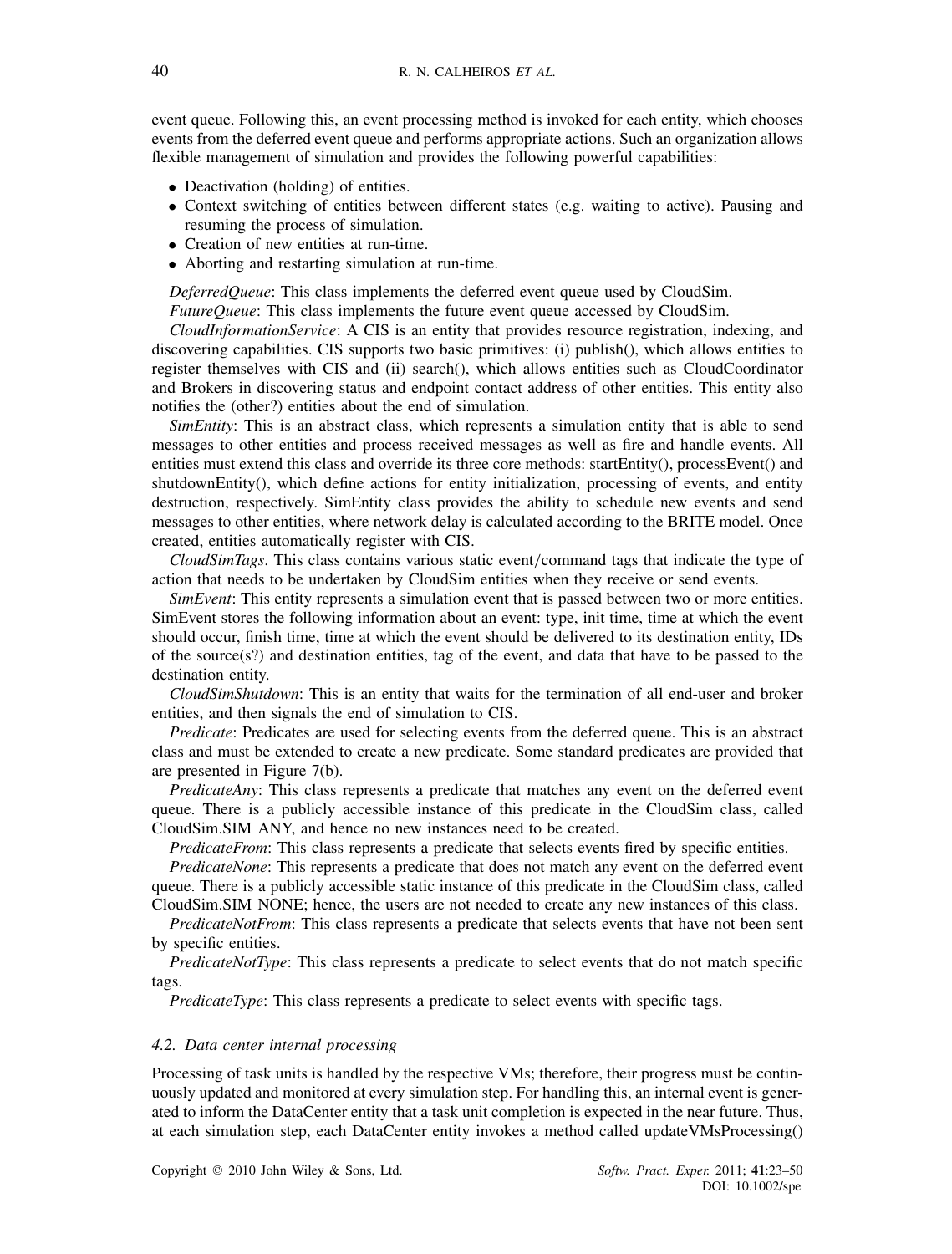

Figure 8. Cloudlet processing update process.

for every host that it manages. Following this, the contacted VMs update processing of currently active tasks with the host. The input parameter type for this method is the current simulation time and the return parameter type is the next expected completion time of a task currently running in one of the VMs on that host. The next internal event time is the least time among all the finish times, which are returned by the hosts.

At the host level, invocation of updateVMsProcessing() triggers an updateCloudletsProcessing() method that directs every VM to update its tasks unit status (finish, suspended, executing) with the Datacenter entity. This method implements a similar logic as described previously for updateVMsProcessing() but at the VM level. Once this method is called, VMs return the next expected completion time of the task units currently managed by them. The least completion time among all the computed values is sent to the Datacenter entity. As a result, completion times are kept in a queue that is queried by Datacenter after each event processing step. The completed tasks waiting in the finish queue that are directly returned concern CloudBroker or CloudCoordinator. This process is depicted in Figure 8 in the form of a sequence diagram.

## *4.3. Communication among entities*

Figure 9 depicts the flow of communication among core CloudSim entities. At the beginning of a simulation, each Datacenter entity registers with the CIS Registry. CIS then provides information registry-type functionalities, such as match-making services for mapping user*/*brokers, requests to suitable Cloud providers. Next, the DataCenter brokers acting on behalf of users consult the CIS service to obtain the list of cloud providers who can offer infrastructure services that match application's QoS, hardware, and software requirements. In the event of a match, the DataCenter broker deploys the application with the CIS suggested cloud. The communication flow described so far relates to the basic flow in a simulated experiment. Some variations in this flow are possible depending on policies. For example, messages from Brokers to Datacenters may require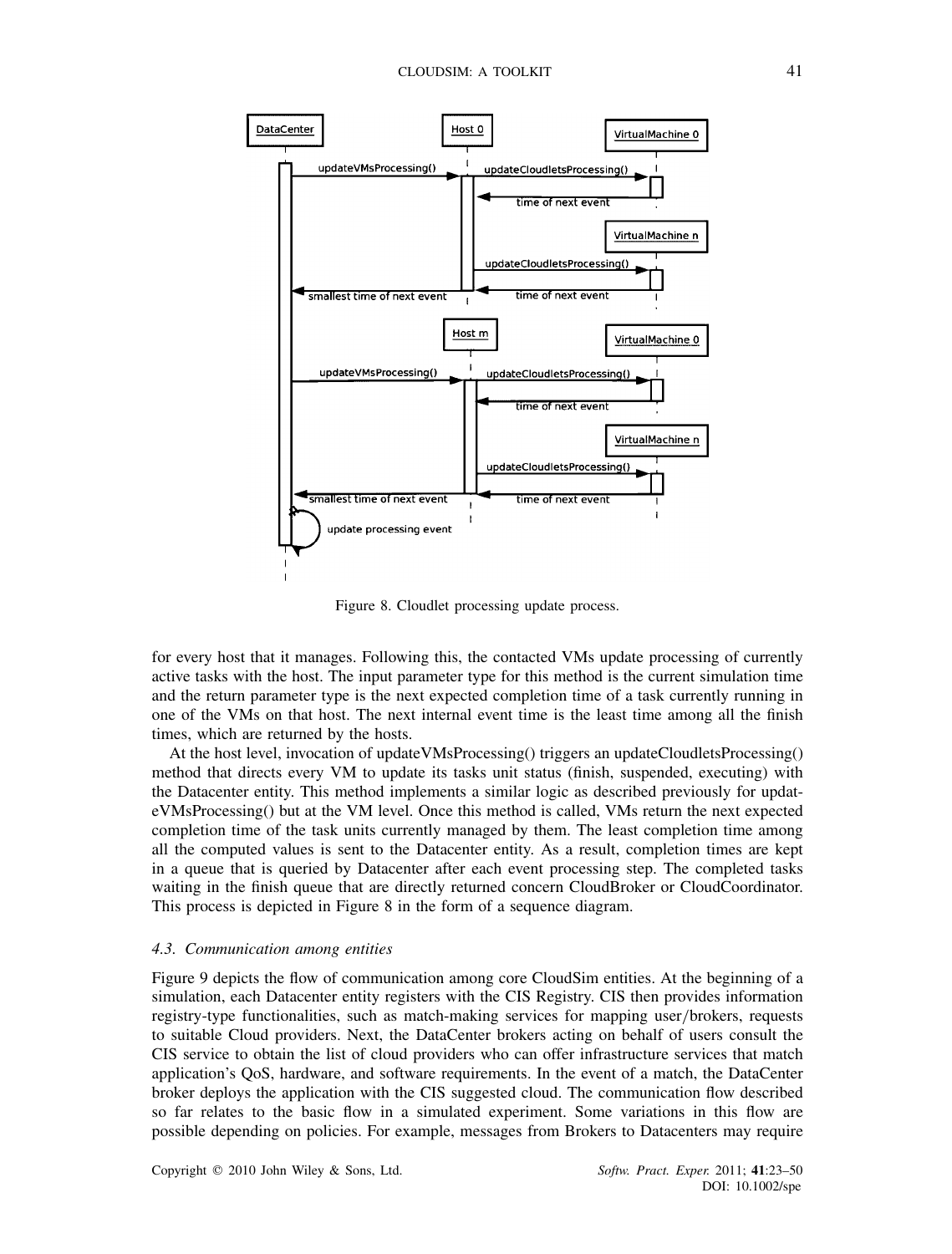

Figure 9. Simulation data flow.

a confirmation from other parts of the Datacenter, about the execution of an action, or about the maximum number of VMs that a user can create.

## 5. EXPERIMENTS AND EVALUATION

In this section, we present the experiments and evaluation that we undertook in order to quantify the efficiency of CloudSim in modeling and simulation of Cloud computing environments.

## *5.1. CloudSim*: *scalability and overhead evaluation*

The first tests that we present here are aimed at analyzing the overhead and scalability of memory usage, and the overall efficiency of CloudSim. The tests were conducted on a machine that had two Intel Xeon Quad-core 2.27 GHz and 16 GB of RAM memory. All of these hardware resources were made available to a VM running Ubuntu 8.04 that was used for running the tests.

The test simulation environment setup for measuring the overhead and memory usage by CloudSim included DataCenterBroker and DataCenter (hosting a number of machines) entities. In the first test, all the machines were hosted within a single data center. Then for the next test, the machines were symmetrically distributed across two data centers. The number of hosts in both the experiments varied from 1000 to 1 000 000. Each experiment was repeated 30 times. For the memory test, the total physical memory usage required for fully instantiating and loading the CloudSim environment was profiled. For the overhead test, the total delay in instantiating the simulation environment was computed as the time difference between the following events: (i) the time at which the run-time environment (Java VM) is instructed to load the CloudSim framework; and (ii) the instance at which CloudSim's entities are fully initialized and are ready to process events.

Figure 10(a) presents the average amount of time that was required for setting up simulation as a function of several hosts considered in the experiment. Figure 10(b) plots the amount of memory that was required for successfully conducting the tests. The results showed that the overhead does not grow linearly with the system size. Instead, we observed that it grows in steps when a specific number of hosts were used in the experiment. The obtained results showed that the time to instantiate an experiment setup with 1 million hosts is around 12 s. These observations proved that CloudSim is capable of supporting a large-scale simulation environment with little or no overhead as regard initialization time and memory consumption. Hence, CloudSim offers significant benefits as a performance testing platform when compared with the real-world Cloud offerings. It is almost impossible to compute the time and economic overhead that would incur in setting up such a large-scale test environment on Cloud platforms (Amazon EC2, Azure). The results showed almost the same behavior under different system sizes (Cloud infrastructure deployed across one or two data centers). The same behavior was observed for the cases when only one and two data centers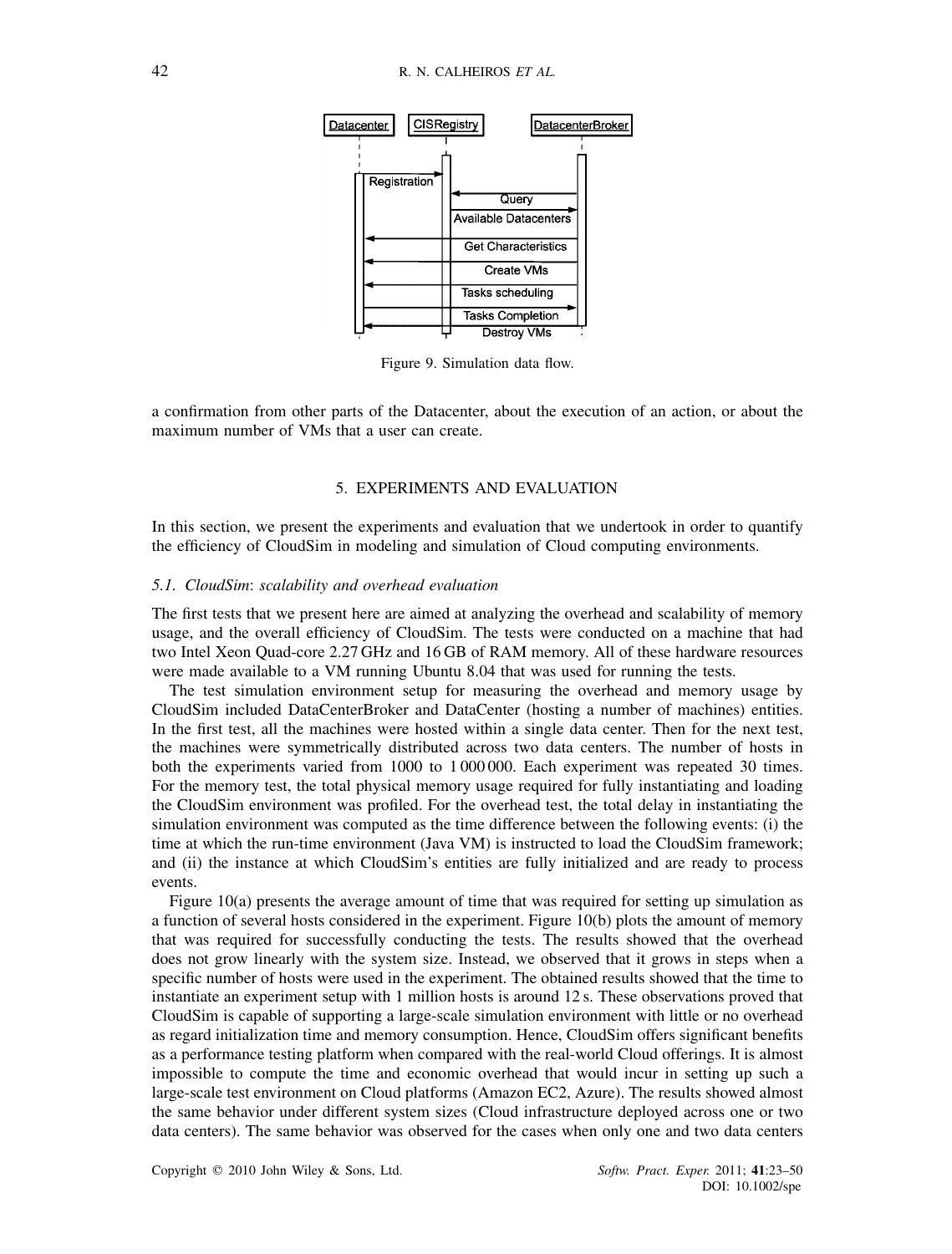

Figure 10. CloudSim evaluation: (a) overhead and (b) memory consumption.



Figure 11. Simulation of scheduling policies: (a) space-shared and (b) time-shared.

were simulated although the latter had averages that were slightly smaller than the former. This difference was statically significant (according to unpaired *t*-tests run with samples for one and two data centers for each value of number of hosts), and it can be explained with the help of an efficient use of a multicore machine by the Java VM.

As regards memory overhead, we observed that a linear growth with an increase in the number of hosts and the total memory usage never grew beyond 320 MB even for larger system sizes. This result indicated an improvement in the performance of the recent version of CloudSim (2.0) as compared with the version that was built based on SimJava simulation core [20]. The earlier version incurred an exponential growth in memory utilization for experiments with similar configurations.

The next test was aimed at validating the correctness of functionalities offered by CloudSim. The simulation environment consisted of a data center with 10 000 hosts where each host was modeled to have a single CPU core (1200 MIPS), 4 GB of RAM memory, and 2 TB of storage. The provisioning policy for VMs was space-shared that allowed one VM to be active in a host at a given instance of time. We configured the end-user (through the DatacenterBroker) to request creation and instantiation of 50 VMs that had the following constraints: 1024 MB of physical memory, 1 CPU core, and 1 GB of storage. The application granularity was modeled to be composed of 300 task units, with each task unit requiring 1 440 000 million instructions (20 min in the simulated hosts) to be executed on a host. Since networking was not the focus of this study, therefore minimal data transfer (300 kB) overhead was considered for the task units (to and from the data center).

After the creation of VMs, task units were submitted in small groups of 50 (one for each VM) at an inter-arrival delay of 10 min. The VMs were configured to apply both space-shared and timeshared policies for provisioning tasks units to the processing cores. Figures 11(a) and (b) present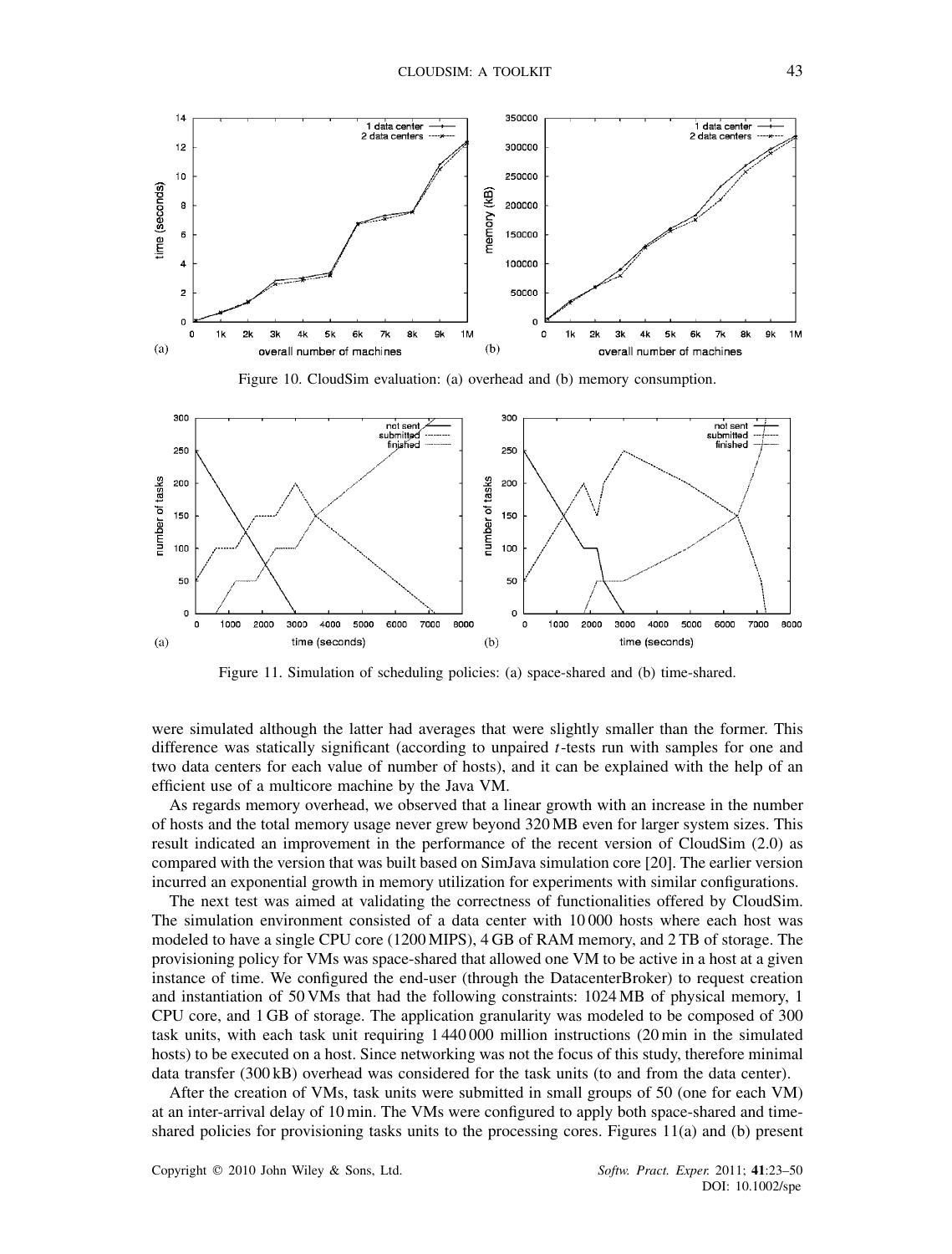task units' progress status with the increase in simulation steps (time) for multiple provisioning policies (space-shared and time-shared). As expected, in the space-shared mode, every task took 20 min for completion as they had dedicated access to the processing core. In space-shared mode, the arrival of new task did not have any effect on the tasks under execution. Every new task was simply queued in for future consideration. However, in the time-shared mode, the execution time of each task varied with an increase in the number of submitted task units. Time-shared policy for allocating task units to VMs had a significant effect on execution times, as the processing core was massively context switched among the active tasks. The first group of 50 tasks had a slightly better response time as compared with the latter groups. The primary cause for this being that the task units in the latter groups had to deal with comparatively an over-loaded system (VMs). However, at the end of the simulation as system became less loaded, the response times improved (see Figure 11). These are the expected behaviors for both policies considering the experiment input. Hence, the results showed that policies and components of CloudSim are correctly implemented.

## *5.2. Evaluating federated cloud computing components*

The next set of experiments aimed at testing CloudSim's components that form the basis for modeling and simulation of a federated network of clouds (private, public, or both). To this end, a test environment that modeled a federation of three Cloud providers and an end-user (DataCenterBroker) was created. Every provider also instantiated a Sensor component, which was responsible for dynamically sensing the availability of information related to the data center hosts. Next, the sensed statistics were reported to the CloudCoordinator that utilized this information in undertaking load-migration decisions. We evaluated a straightforward load-migration policy that performed online migration of VMs across federated cloud providers in case the origin provider did not have the requested number of free VM slots available. To summarize, the migration process involved the following steps: (i) creating a VM instance that had the same configuration as the original VM and which was also compliant with the destination provider configurations; and (ii) migrating the Cloudlets assigned to the original VM to the newly instantiated VM. The federated network of Cloud providers was created based on the topology shown in Figure 12.

Every Cloud-based data center in the federated network was modeled to have 50 computing hosts, 10 GB of memory, 2 TB of storage, 1 processor with 1000 MIPS of capacity, and a timeshared VM scheduler. DataCenterBroker on behalf of the users, requested instantiation of a VM



Figure 12. A network topology of federated data centers.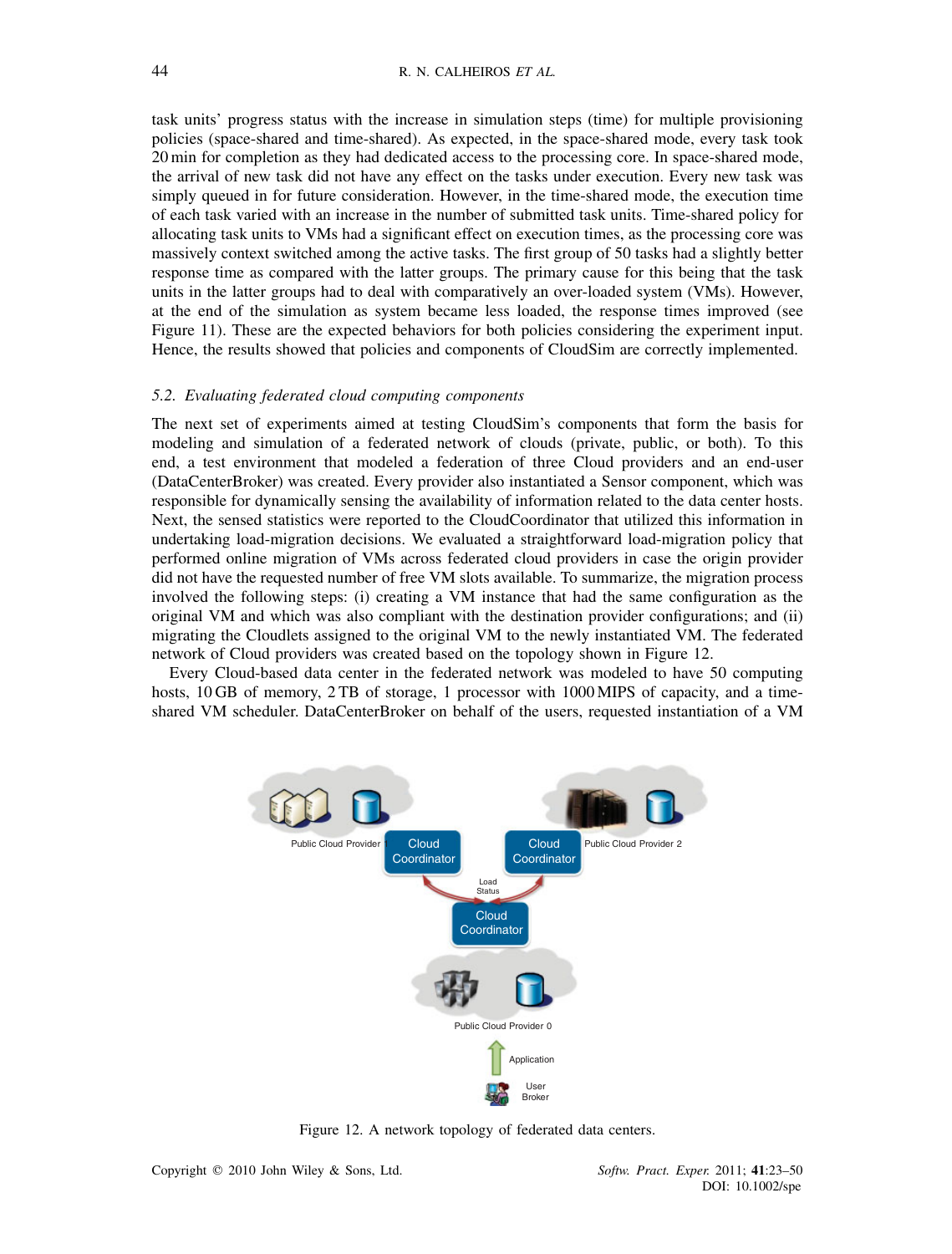Table II. Performance results.

| Performance metrics          | With federation | Without federation |
|------------------------------|-----------------|--------------------|
| Average turn around time (s) | 2221.13         | 4700.1             |
| Makespan (s)                 | 6613.1          | 8405               |

that required 256 MB of memory, 1 GB of storage, 1 CPU, and a time-shared Cloudlet scheduler. The broker requested instantiation of 25 VMs and associated a Cloudlet to each VM, where they were to be hosted. These requests originated at the Datacenter 0. The length of each Cloudlet was set to 1 800 000 MIs. Further, the simulation experiments were conducted under the following system configurations and load-migration scenarios: (i) in the first setup, a federated network of clouds was available where data centers were able to cope with high demands by migrating the excess of load to the least-loaded ones; and (ii) in the second setup, the data centers were modeled as independent entities (without federation or not being part of any federation). All the workload submitted to a data center must be processed and executed locally.

Table II shows the average turn-around time for each Cloudlet and the overall makespan of the end-user application in both cases. An end-user application consisted of one or more Cloudlets that had sequential dependencies. The simulation results revealed that the availability of federated infrastructure of clouds reduces the average turn-around time by more than 50%, while improving the makespan by 20%. It showed that, even for a very simple load-migration policy, federated Cloud resource pool brings significant benefits to the end-users in terms of application performance.

## *5.3. Case study*: *hybrid cloud provisioning strategy*

In this section, a more complete experiment that also captured the networking behavior (latencies) between clouds is presented. This experiment showed that the adoption of a hybrid public*/*private Cloud computing environments could improve the productivity of a company. With this model, companies can dynamically expand their system capacity by leasing resources from public clouds at a reasonable cost.

The simulation scenario models a network of a private and a public cloud (Amazon EC2 cloud). The public and the private clouds were modeled to have two distinct data centers. A CloudCoordinator in the private data center received the user's applications and processed (queue, execute) them on an FCFS basis. To evaluate the effectiveness of a hybrid cloud in speeding up tasks execution, two test scenarios were simulated: in the first scenario, all the workload was processed locally within the private cloud. In the second scenario, the workload (tasks) could be migrated to public clouds in case private cloud resources (hosts, VMs) were busy or unavailable. In other words, the second scenario simulated a Cloud-Burst by integrating the*/*a local private cloud with public cloud for handing peak in service demands. Before a task could be submitted to a public cloud (Amazon EC2), the first requirement was to load and instantiate the VM images at the destination. The number of images instantiated in the public cloud was varied from 10 to 100% of the number of hosts available in the private cloud. Task units were allocated to the VMs in the space-shared mode. Every time a task finished, the freed VM was allocated to the next waiting task. Once the waiting queue ran out of tasks or once all tasks had been processed, all the VMs in the public cloud were destroyed by the CloudCoordinator.

The private cloud hosted approximately 100 machines. Each machine had 2 GB of RAM, 10 TB of storage, and one CPU run 1000 MIPS. The VMs created in the public cloud were based on an Amazon's small instance (1.7 GB of memory, 1 virtual core, and 160 GB of instance storage). We considered in this evaluation that the virtual core of a small instance has the same processing power as the local machine.

The workload sent to the private cloud was composed of 10 000 tasks. Each task required between 20 and 22 min of processor time. The distributions for processing time were randomly generated based on the normal distribution. Each of the 10 000 tasks was submitted at the same time to the private cloud.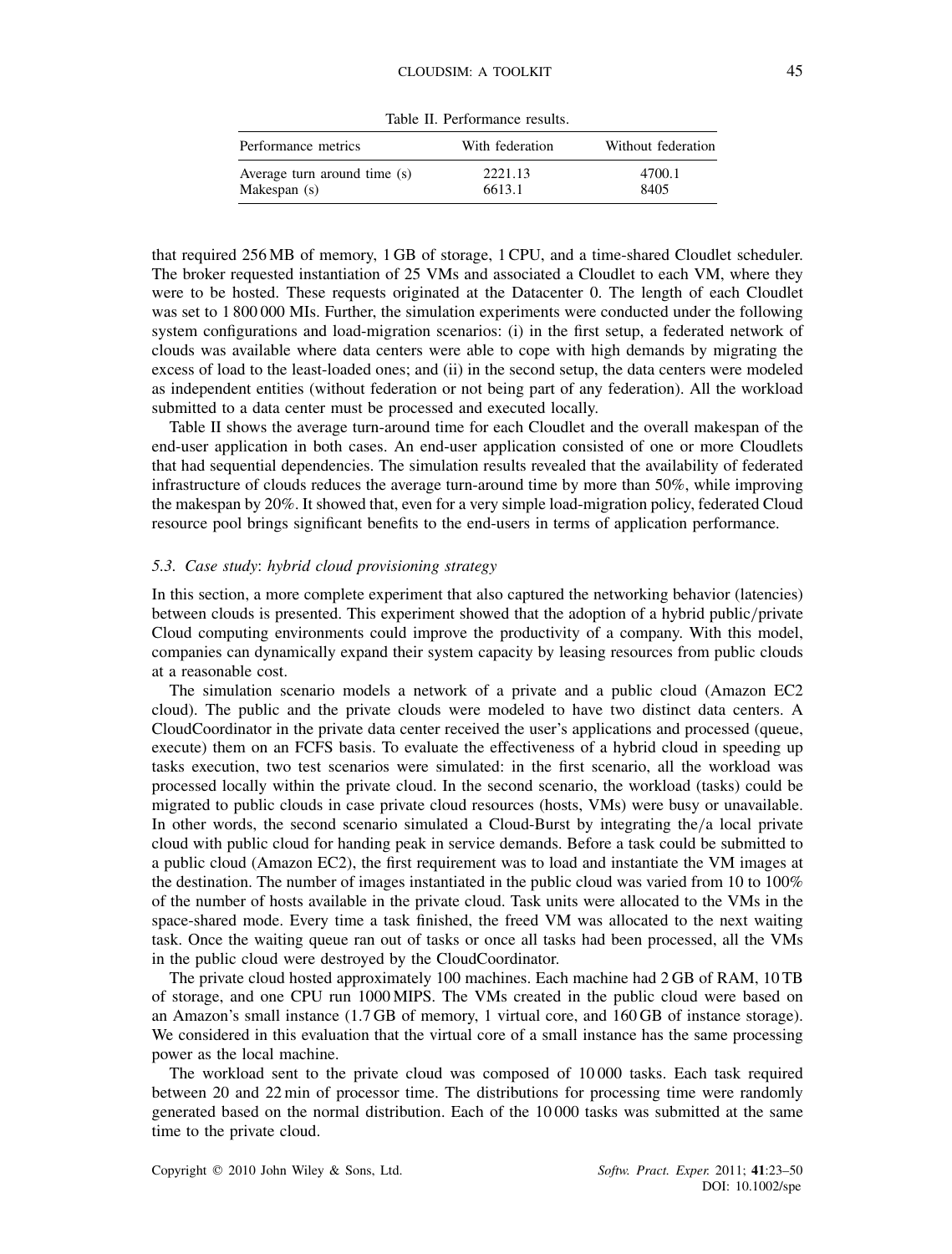| Strategy       | Makespan (s) | Cloud cost $(US)$ |
|----------------|--------------|-------------------|
| Private only   | 127155.77    | 0.00              |
| Public 10%     | 115902.34    | 32.60             |
| Public $20\%$  | 106222.71    | 60.00             |
| Public 30%     | 98195.57     | 83.30             |
| Public $40\%$  | 91088.37     | 103.30            |
| Public $50\%$  | 85136.78     | 120.00            |
| Public $60\%$  | 79776.93     | 134.60            |
| Public 70%     | 75195.84     | 147.00            |
| Public 80%     | 70967.24     | 160.00            |
| Public 90%     | 67238.07     | 171.00            |
| Public $100\%$ | 64192.89     | 180.00            |

Table III. Cost and performance of several public*/*private cloud strategies.

Table III shows the makespan of the tasks that were achieved for different combinations of private and public cloud resources. In the third column of the table, we quantify the overall cost of the services. The pricing policy was designed based on Amazon's small instances (U\$ 0.10 per instance per hour) business model. It means that the cost per instance is charged hourly. Thus, if an instance runs during 1 h and 1 min, the amount for 2 h (U\$ 0.20) will be charged.

As expected, with an increase in the size of the resource pool that was available to task provisioning, the overall makespan of tasks reduced. However, the cost associated with the processing also increased, with an increase in % of public cloud resource. Nevertheless, we found that the increased cost offered significant gains in terms of improved makespan. Overall, it was always cheaper to rent resources from public clouds for handling sudden peaks in demands as compared with buying or installing private infrastructures.

## *5.4. Case study*: *energy-conscious management of data center*

In order to test the capability of CloudSim for modeling and simulation of energy-conscious VM provisioning technique, we designed the following experiment setup. The simulation environment included a Cloud-based data center that had 100 hosts. These hosts were modeled to have a CPU core (1000 MIPS), 2 GB of RAM, and 1 TB of storage. The workload model for this evaluation included provisioning requests for 400 VMs, with each request demanding 1 CPU core (250 MIPS), 256 MB of RAM and 1 GB of storage. Each VM hosts a *web-hosting application service*, whose CPU utilization distribution was generated according to the uniform distribution. Each instance of a web-hosting service required 150 000 MIPS or about 10 min to complete execution assuming 100% utilization. Energy-conscious model was implemented with the assumption that power consumption is the sum of some static power, which is constant for a switched on host; and a dynamic component, which is a linear function of utilization [21]. Initially, VMs were allocated according to requested parameters (4 VMs on each host). The Cloud computing architecture (see Figure 13) that we considered for studying energy-conscious resource management techniques*/*policies included a data center, CloudCoordinator, and Sensor component. The CloudCoordinator and Sensor performed the usual roles as described in the earlier sections. Via the attached Sensors (which are connected with every host), CloudCoordinator was able to periodically monitor the performance status of active VMs, such as load conditions, and processing share. This real-time information is passed to VMM, which used it for performing appropriate resizing of VMs and application of DVFS and soft scaling. CloudCoordinator continuously adapts allocation of VMs by issuing VM migration commands and changing power states of nodes according to its policy and current utilization of resources.

In this experiment, we compare the performance of two energy-conscious resource management techniques against a benchmark trivial technique, which did not consider energy-optimization during provisioning of VMs to hosts. In the benchmark technique, the processors were allowed to throttle at maximum frequency (i.e. consume maximum electrical power) whereas in this case, they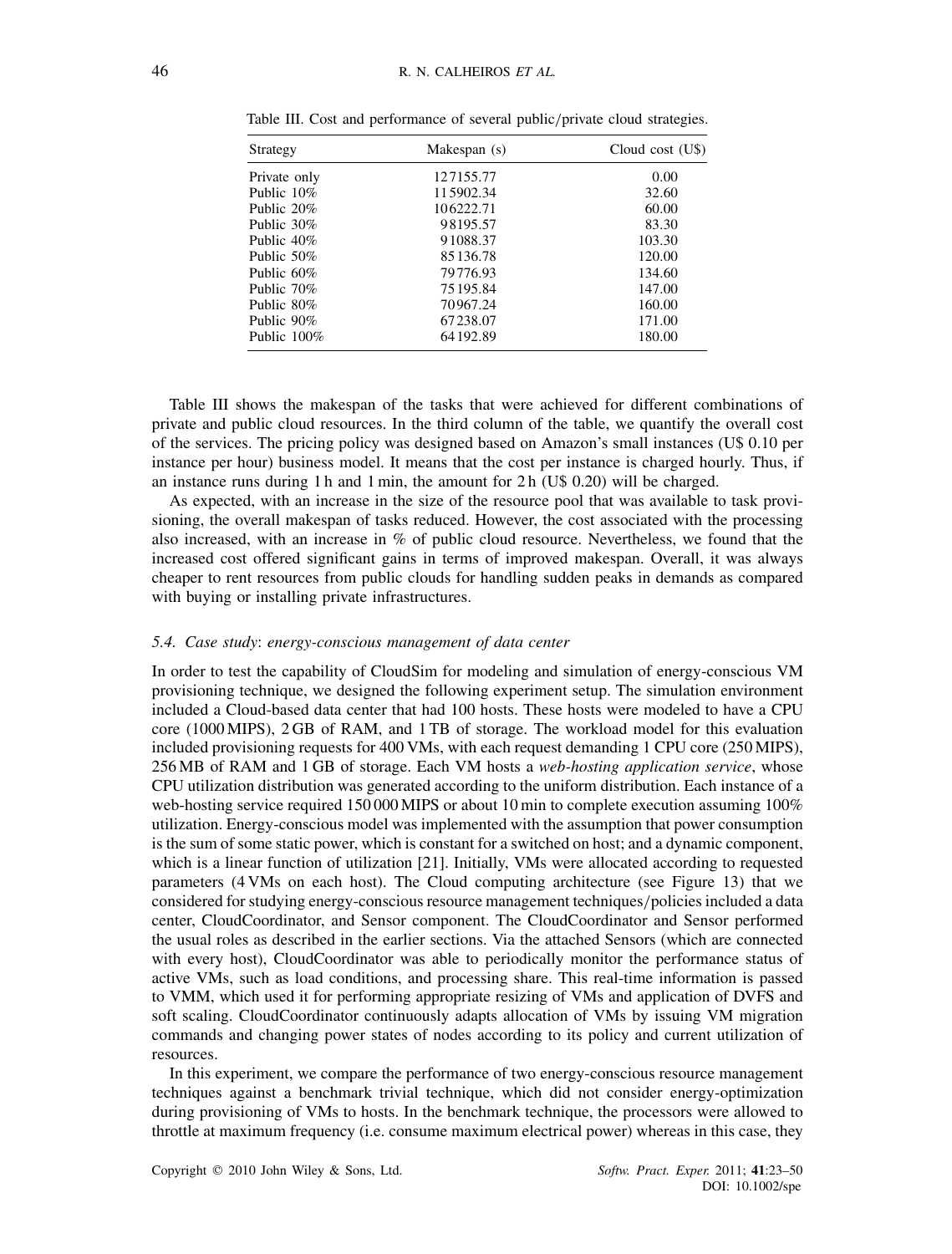

Figure 13. Architecture diagram: 1—data about resource utilization; 2—commands for migration of VMs and adjusting of power states; and 3—VM resizing, scheduling, and migration actions.



Figure 14. Experimental results: (a) total energy consumption by the system; (b) number of VM migrations; (c) number of SLA violations; and (d) average SLA violation.

operated at the highest possible processing capacity (100%). The first energy-conscious technique was DVFS enabled, which means that the VMs were resized during the simulation based on the dynamics of the host's CPU utilization. It was assumed that voltage and frequency of CPU were adjusted linearly. The second energy-conscious technique was an extension of the DVFS policy; it applied live migration of VMs every 5 s for adapting to the allocation. The basic idea here was to consolidate VMs on a minimal number of nodes and turn off idle ones in order to minimize power consumption. For mapping VMs to hosts, a greedy algorithm was applied that sorted VMs in decreasing order of their CPU utilization and allocated them to hosts in a first-fit manner. VMs were migrated to another host, if that optimized energy consumption. To avoid SLA violations, the VMs were packed on the hosts in such a way that the host utilization was kept below a pre-defined utilization threshold. This threshold value was varied over a distribution during the simulation for investigating its effect on the behavior of the system. The simulation was repeated 10 times; the mean values of the results that we obtained are presented in Figure 14.

The results showed that energy-conscious techniques can significantly reduce the total power consumption of data center hosts (up to 50%) as against the benchmark technique. However, these are only the indicator results; the actual performance of energy-conscious techniques directly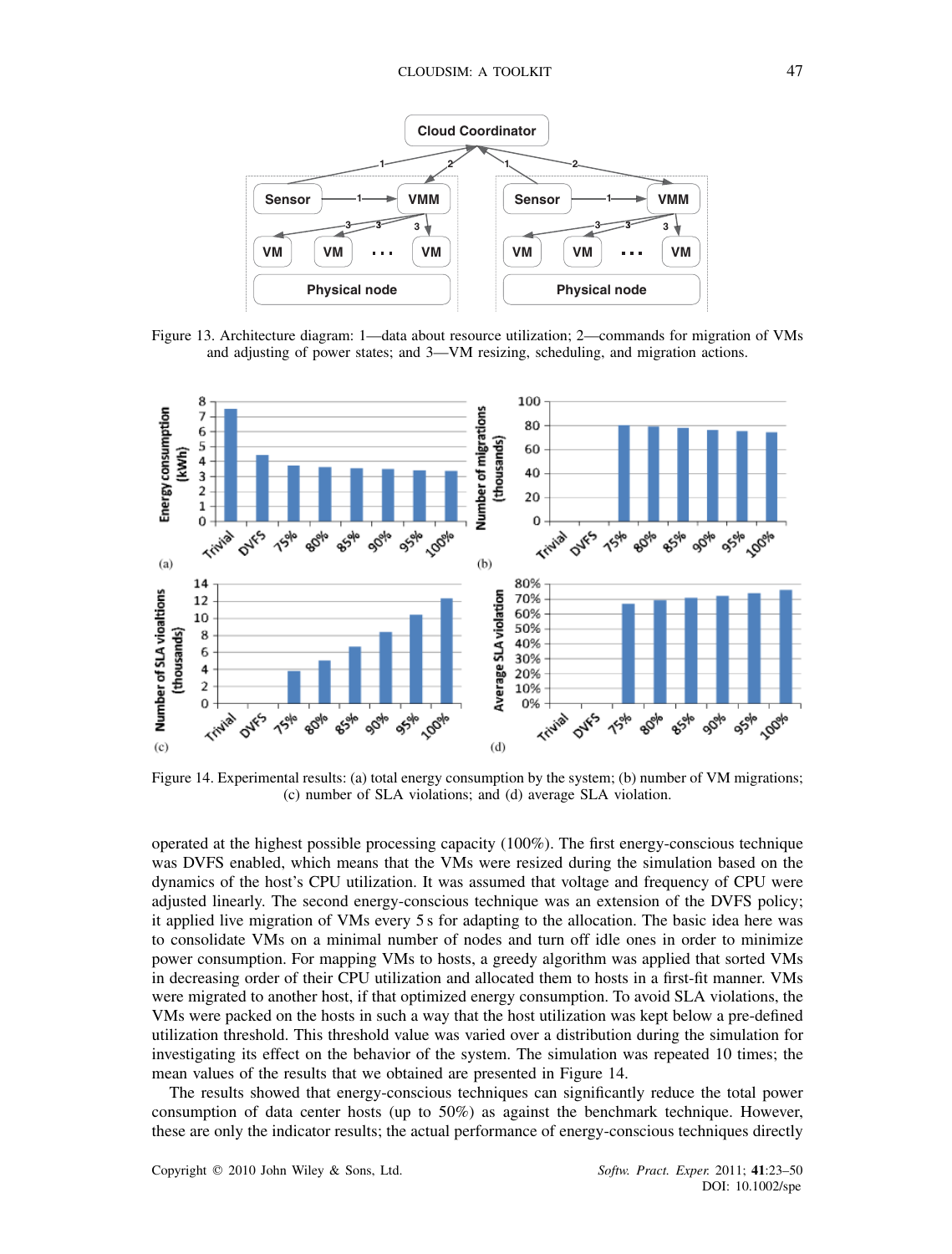depends on the type of application service being hosted in the cloud. There is much scope in this area for developing application-specific energy optimization techniques. With the growth of the utilization threshold, the energy consumption decreases because VMs can be consolidated more aggressively. This also leads to a decrease in the number of VM migrations and an increase in the number of SLA violations. This simple case study showed how CloudSim can be used to simulate different kinds of energy-conscious resource management techniques*/*policies.

# 6. ADDITIONAL CLOUDSIM USE CASES

With the growing popularity and importance of Cloud computing, several external researchers around the world have started using CloudSim. For instance, HP Labs (Palo Alto) researchers are using CloudSim for evaluation of resource allocation algorithms for HP's Cloud data centers; Duke University (U.S.A.) researchers are using it for energy-efficient management of data centers; China East Jiao Tong University researchers are using CloudSim for evaluating design and application scheduling in Clouds; National Research Center for Intelligent Computer Systems (Beijing, China) researchers are using it for SLA-oriented management and optimization of Cloud computing environments; and Kookmin University (Seoul, Korea) researchers are using the toolkit for their investigation on workflow scheduling in Clouds.

*Cloud analyst* [22] is a tool developed at the University of Melbourne whose goal is to support the evaluation of social network applications, such as FaceBook, according to the geographic distribution of users and data centers. In this tool, communities of users and data centers supporting the social networks are characterized based on their location and other parameters such as user experience while using the social network application. The load on the data center is continuously recorded in the form of logs. In another use case, CloudSim was successfully deployed to perform experiments related to mapping of VMs on hosts in data centers. CloudSim enabled the evaluation of HMN, a heuristic to achieve reservation of bandwidth between VMs.

These works demonstrate the usefulness of CloudSim in supporting experiments in several areas related to Cloud computing and its applications.

## 7. CONCLUSIONS AND FUTURE WORK

The recent efforts to design and develop Cloud technologies focus on defining novel methods, policies and mechanisms for efficiently managing Cloud infrastructures. To test these newly developed methods and policies, researchers need tools that allow them to evaluate the hypothesis prior to a real deployment in an environment, where one can reproduce tests. Simulation-based approaches in evaluating Cloud computing systems and application behaviors offer significant benefits, as they allow Cloud developers: (i) to test the performance of their provisioning and service delivery policies in a repeatable and controllable environment free of cost; and (ii) to tune the performance bottlenecks before real-world deployment on commercial Clouds.

To meet these requirements, we have developed the CloudSim toolkit for modeling and simulating extensible Clouds. As a completely customizable tool, it allows extension and definition of policies in all the components of the software stack, thereby making it a suitable research tool that can handle the complexities arising from simulated environments. As future work, we plan to incorporate new pricing and provisioning policies to CloudSim, in order to offer a built-in support to simulate the currently available Public clouds. Other future directions of this work include incorporating: (i) workload models; (ii) models for database services such as blob, SQL etc.; (iii) QoS monitoring capability at VM and Cloud level; and (iv) pricing models for public clouds to support economy-oriented resource provisioning studies.

Further, the recent studies have revealed that data centers consume unprecedented amount of electrical power; hence, they incur massive capital expenditure for day-to-day operation and management. For example, a Google data center consumes power equivalent to that used by a city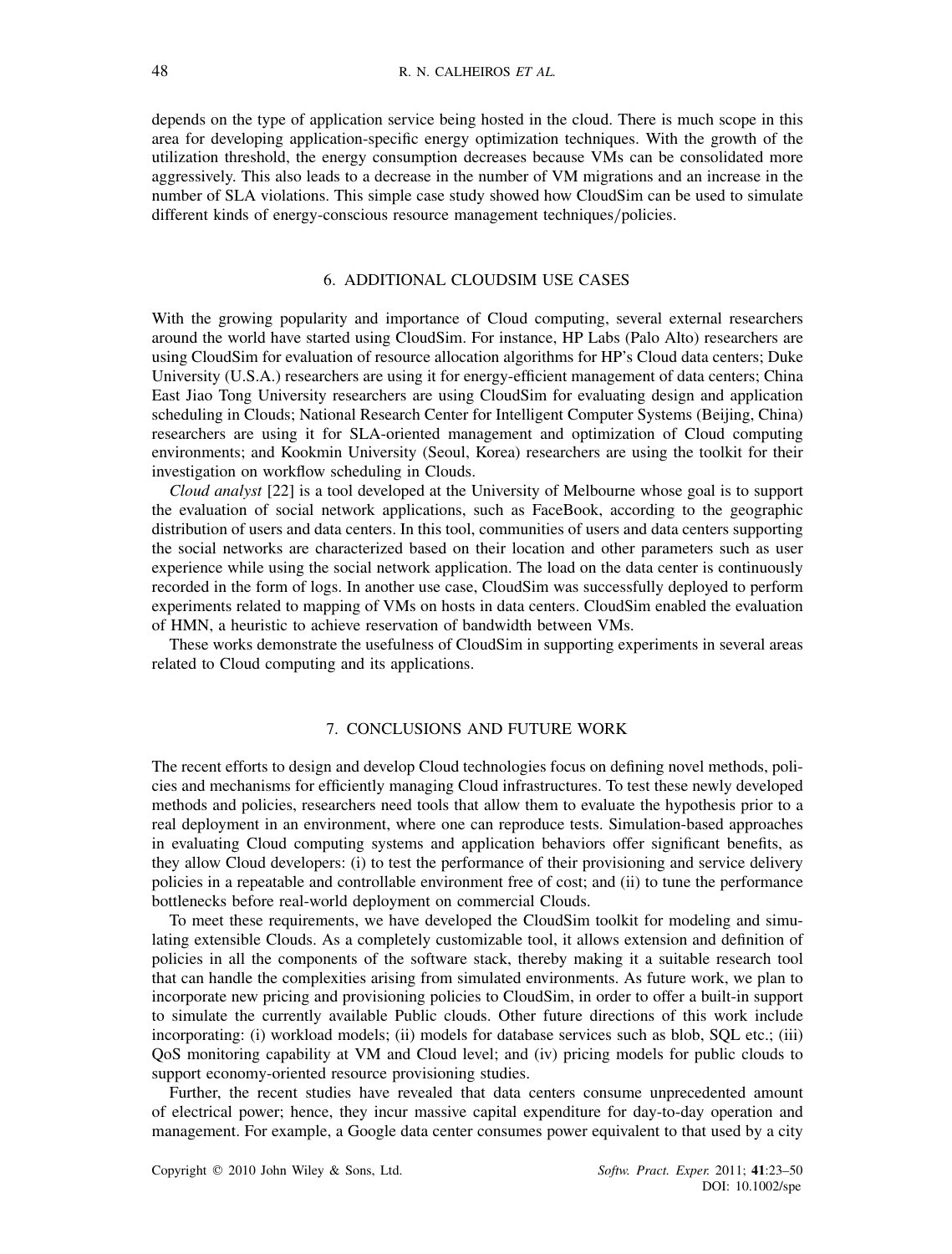like San Francisco. The socio-economic factors and environmental conditions of the geographical region where a data center is hosted directly influences the total power bills incurred. For instance, a data center hosted in a location where power cost is low and has less hostile weather conditions would incur comparatively lesser expenditure in power bills. To achieve simulation of the aforementioned Cloud computing environments, much of our future work will investigate new models and techniques for allocation of services to applications depending on energy efficiency and expenditure of service providers.

*Software availability*: The CloudSim software with the source code can be downloaded from: http://www.cloudbus.org/cloudsim/. Various sample programs and tutorials illustrating the use of CloudSim are also available from the project web site.

#### ACKNOWLEDGEMENTS

We wish to thank Marcos Dias Assunção for implementing the simulation core that has been incorporated into CloudSim. This work is partially supported by the Australian Department of Innovation, Industry, Science and Research (DIISR) and the Australian Research Council (ARC) through the International Science Linkage and the Discovery Projects programs, respectively, and by CAPES PDEE research grant 1185-08-0. This work was primarily carried out at CLOUDS Lab during Rodrigo Calheiros's visit to the University of Melbourne and it now continues as a joint effort between Australian and Brazilian researchers. Dr Rajiv Ranjan thanks CRC Smart Services for funding his position at the University of New South Wales. This paper is a substantially extended version of a keynote paper [20], and it focuses on CloudSim.

## **REFERENCES**

- 1. Armbrust M, Fox A, Griffith R, Joseph A, Katz R, Konwinski A, Lee G, Patterson D, Rabkin A, Stoica I, Zaharia M. A view of cloud computing. *Communications of the ACM* 2010; **53**(4):50–58.
- 2. Weiss A. Computing in the clouds. *NetWorker* 2007; **11**(4):16–25.
- 3. Buyya R, Yeo CS, Venugopal S, Broberg J, Brandic I. Cloud computing and emerging IT platforms: Vision, hype, and reality for delivering computing as the 5th utility. *Future Generation Computer Systems* 2009; **25**(6):599–616.
- 4. Amazon Elastic Compute Cloud (EC2). Available at: http://www.amazon.com/ec2/ [18 April 2010].
- 5. Chappell D. Introducing the Azure services platform. *White Paper*, October 2008.
- 6. Google App Engine. Available at: http://appengine.google.com [18 April 2010].
- 7. Quiroz A, Kim H, Parashar M, Gnanasambandam N, Sharma N. Towards autonomic workload provisioning for enterprise grids and clouds. *Proceedings of the 10th IEEE/ACM International Conference on Grid Computing (Grid 2009)*, Banf, AB, Canada, 13–15 October 2009. IEEE Computer Society: Silver Spring, MD, 2009; 50–57.
- 8. Dumitrescu CL, Foster I. GangSim: A simulator for grid scheduling studies. *Proceedings of the IEEE International Symposium on Cluster Computing and the Grid*, Cardiff, U.K., 2005; 1151–1158.
- 9. Legrand A, Marchal L, Casanova H. Scheduling distributed applications: The SimGrid simulation framework. *Proceedings of the Third IEEE/ACM International Symposium on Cluster Computing and the Grid*, Tokyo, Japan, 2003; 138–145.
- 10. Buyya R, Murshed M. GridSim: A toolkit for the modeling and simulation of distributed resource management and scheduling for grid computing. *Concurrency and Computation Practice and Experience* 2002; **14**(13–15):1175– 1220.
- 11. Vecchiola C, Chu X, Buyya R. Aneka: A software platform for .NET-based cloud computing. *High Speed and Large Scale Scientific Computing*, Gentzsch W, Grandinetti L, Joubert G (eds.). IOS Press: Amsterdam, Netherlands, 2009; 267–295. ISBN: 978-1-60750-073-5.
- 12. Smith JE, Nair R. *Virtual Machines*: *Versatile Platforms for Systems and Processes*. Morgan Kaufmann: Los Altos, CA, 2005.
- 13. Buyya R, Ranjan R, Calheiros RN. InterCloud: Utility-oriented federation of cloud computing environments for scaling of application services. *Proceedings of the 10th International Conference on Algorithms and Architectures for Parallel Processing (ICA3PP 2010)*, Busan, South Korea. Springer: Germany, 21–23 May 2010; 328–336.
- 14. Foster I, Kesselman C (eds.). *The Grid*: *Blueprint for a New Computing Infrastructure*. Morgan Kaufmann: Los Altos, CA, 1999.
- 15. Bell W, Cameron D, Capozza L, Millar P, Stockinger K, Zini F. Simulation of dynamic Grid replication strategies in OptorSim. *Proceedings of the Third International Workshop on Grid Computing (GRID)*, Baltimore, U.S.A. IEEE CS Press: Los Alamitos, CA, U.S.A., 18 November 2002; 46–57.
- 16. Avetisyan AI, Campbel R, Gupta I, Heath MT, Ko SY, Ganger GR, Kozuch MA, O'Hallaron D, Kunze M, Kwan TT, Lai K, Lyons M, Milojicic DS, Lee HY, Soh YC, Ming NK, Luke J-Y, Namgoong H. Open cirrus: A global cloud computing testbed. *IEEE Computer* 2010; **43**(4):35–43.